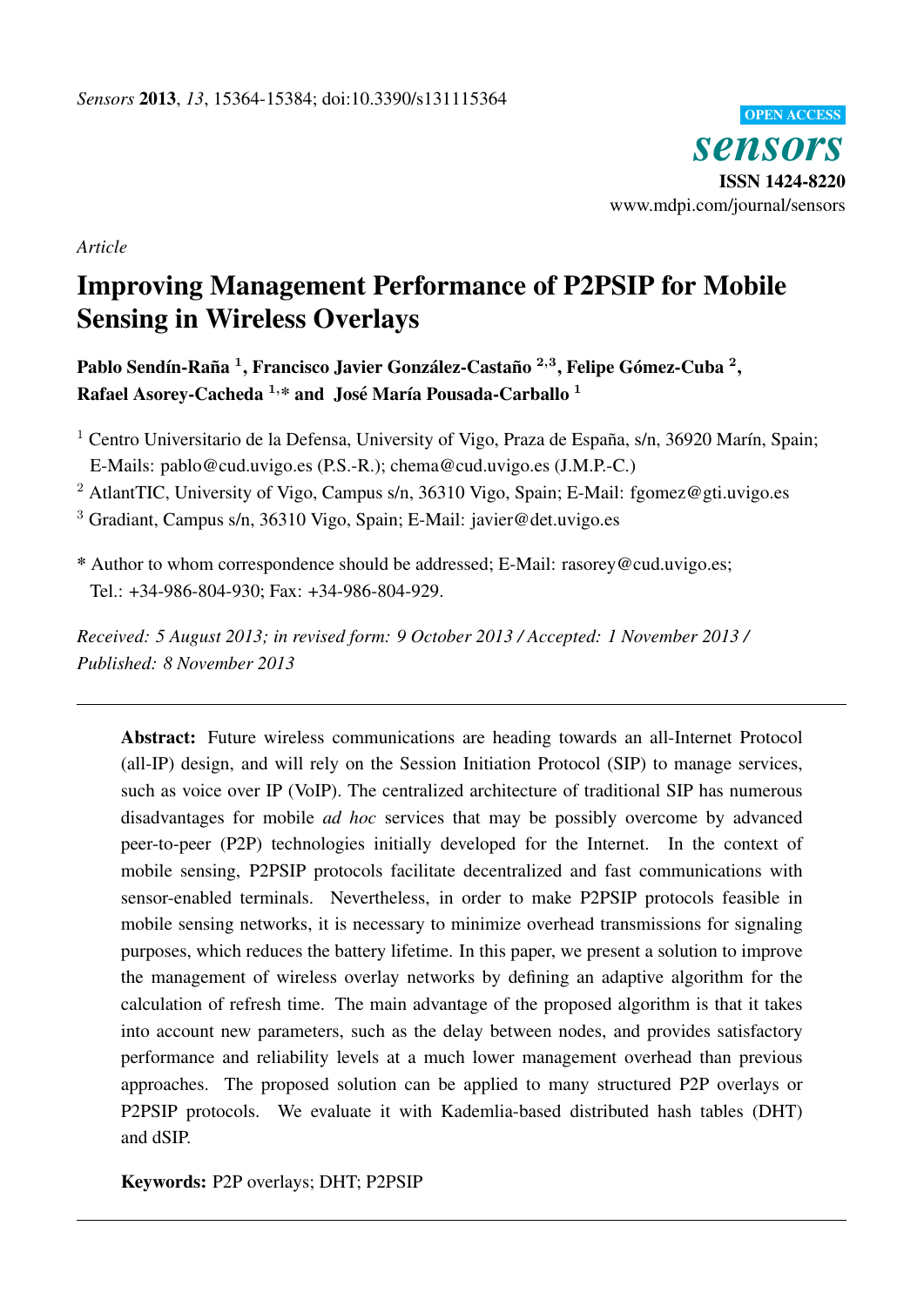# 1. Introduction

Wireless communications are heading towards an all-Internet Protocol (all-IP) approach, in which phone services provided by IP multimedia subsystems (IMS) will rely on the Session Initiation Protocol (SIP) for management purposes. However, traditional SIP has a centralized architecture, and therefore, peer-to-peer (P2P) networking may improve its resilience in wireless environments.

SIP is a signaling protocol commonly used for network management and data exchange applications, such as voice over IP (VoIP) or sensor information. Among other features, SIP provides high scalability and flexibility. These are desirable features in heterogeneous mobile networks of arbitrary size [\[1\]](#page-16-0) in which people no longer only communicate in the traditional way, but also share other information that is relevant to the *context* of their activities [\[2\]](#page-17-0). In fact, nowadays, many phone services rely on context-aware information provided by *embedded sensors*, which the users share. This imposes the need to achieve fast and seamless data delivery between network devices, for which SIP offers reliable support. In the context of mobile sensing, P2PSIP protocols facilitate decentralized and fast communications between sensor-enabled terminals. Nevertheless, in order to make P2PSIP protocols feasible in mobile sensing networks, it is necessary to minimize overhead transmissions for management purposes, thereby reducing battery lifetime.

P2P services are often based on overlay networks, in which resource management is a key challenge. P2P network states are strongly transient, and routing survivability to failures is a very important design consideration [\[3\]](#page-17-1). In practice, churn (peers leaving or joining the network) can affect the accuracy of the routing and resource tables at the peers, because certain entries (corresponding to individual peers) may be missing or stale. This affects both the efficiency and consistency of operations, such as lookups. While incomplete distributed hash tables (DHT) degrade performance (the less complete the registration information, the more hops the lookup procedure needs), stale contacts increase latency, due to timeouts (when peers that have waited a defined time for a response decide that the requested peer no longer belongs to the overlay). Since timeout intervals typically last no longer than a few round-trip times, latency can easily exceed the needs for common real-time operations. This is a greater problem in mobile wireless networks, where topology is inherently more unstable than in the wired Internet.

Peers that participate in a P2PSIP [\[4\]](#page-17-2) overlay not only act as conventional SIP user agents (UAs), but also, collectively, play the normal roles of a central server. In such a system, registrar servers (where registration information is placed), proxy servers (intermediary nodes) and message routing functions of the traditional SIP protocol are replaced by a distributed P2P overlay. The core functions of this overlay are storage, discovery and access to digital resources. Currently, the P2PSIP working group of the Internet Engineering Task Force (IETF) is considering proposals for the P2PSIP peer protocol based on distributed SIP (dSIP) [\[4\]](#page-17-2) and Kademlia [\[5\]](#page-17-3). dSIP is an SIP-based protocol that has been proposed as a generic framework for a distributed SIP location service. In other words, it is a protocol for resource lookup in peer-to-peer SIP networks. It is simple and reusable with traditional SIP UAs. We describe Kademlia in Section [2.3.](#page-4-0)

P2PSIP with DHT is a realistic alternative for large decentralized deployments [\[6\]](#page-17-4). According to a study of three different evolution paths for mobile peer-to-peer (MP2P) communications in [\[7\]](#page-17-5), it is a strong candidate for Internet VoIP support in worldwide interoperability for microwave access (WiMAX)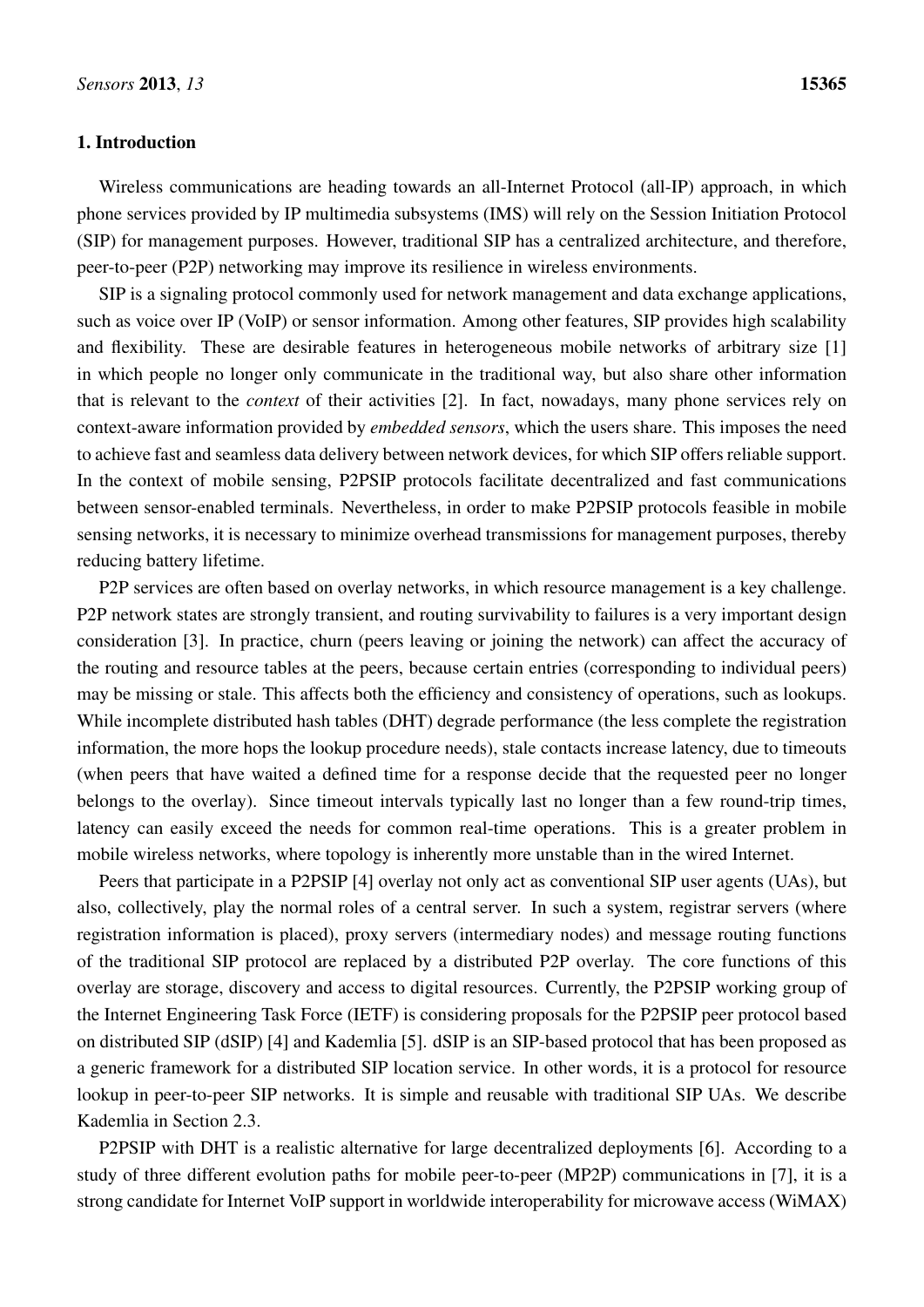or long term evolution (LTE) networks. Kademlia and dSIP are suitable for P2PSIP implementation on wireless networks. In this context, they yield good routing performance and scalability, allow self-organization and achieve secured, trustworthy P2P overlays. In [\[8](#page-17-6)[,9\]](#page-17-7), it is demonstrated that a Kademlia-based implementation can support general Internet services and distributed multimedia services on wireless networks. Kademlia's exclusive-OR (XOR) topology-based routing schema requires less maintenance than other structured P2P overlays [\[10\]](#page-17-8), such as Pastry [\[11\]](#page-17-9) or Tapestry [\[12\]](#page-17-10). It also performs better than Chord [\[13\]](#page-17-11) in terms of lookup routing, overlay routing scalability and overlay self-organization.

From a practical perspective, we chose Kademlia for our study, because there is a real implementation of dSIP + Kademlia available (from the University of Parma [\[14\]](#page-17-12)); the dSIP implementation is fully compatible with current commercial SIP solutions, and it is relatively simple to modify without compromising compatibility.

Some goals of P2PSIP systems are:

- Automatic setup: neighbor discovery or initial registration should be automatic procedures.
- Efficient lookup: the system should scale well with an increasing number of peers and growing demands.
- Support for heterogeneous peers: the participants in the overlay should be able to own different resources and have different network and available capacities; the system must also be platform-independent.
- Interoperability: A P2PSIP and another SIP-compliant node (even with traditional SIP implementations) should understand each other.

In order to keep the DHT registers of the P2PSIP network up-to-date, they are refreshed periodically. This paper discusses previous algorithms for managing *time-to-refresh* (TTR) timers and proposes an adaptive algorithm to optimize these timers to ensure the consistency of distributed routing tables and resource registers in P2P wireless overlay networks. This goal is important, since it will improve the trade-off between management cost and updating accuracy. With static  $TTR$  algorithms, management load grows with updating accuracy. The proposal, called adaptive  $TTR (ATTR)$ , outperforms previous approaches in terms of management signaling overhead, by taking into account latencies between wireless network peers and by setting up a separate  $TTR$  timer for each P2PSIP resource to be refreshed, rather than a common timer per peer. Our work focuses on structured overlay networks [\[15\]](#page-17-13), such as Kademlia [\[16\]](#page-17-14) (employed by the eDonkey P2P system [\[17,](#page-18-0)[18\]](#page-18-1)) and Chord [\[13\]](#page-17-11). As previously mentioned, a joint Kademlia-based DHT/dSIP implementation of P2PSIP was considered. Following the Kademlia philosophy of favoring stable nodes, the algorithm adjusts  $TTR$  values depending on the permanency of the nodes in the overlay network (the longer the permanencies, the higher the values).

For the sake of clarity, we reproduce here some definitions in overlay terminology:

- Graceful and ungraceful leaving: A graceful peer departure from the overlay implies a notification to the overlay in which the peer transfers its routing and resource information. In an ungraceful departure (*i.e.*, due to link failure), the registered information on the lost peer stays in the overlay.
- Parallelism  $(\alpha)$ : the number of parallel messages that a peer can send to other peers to accelerate operations.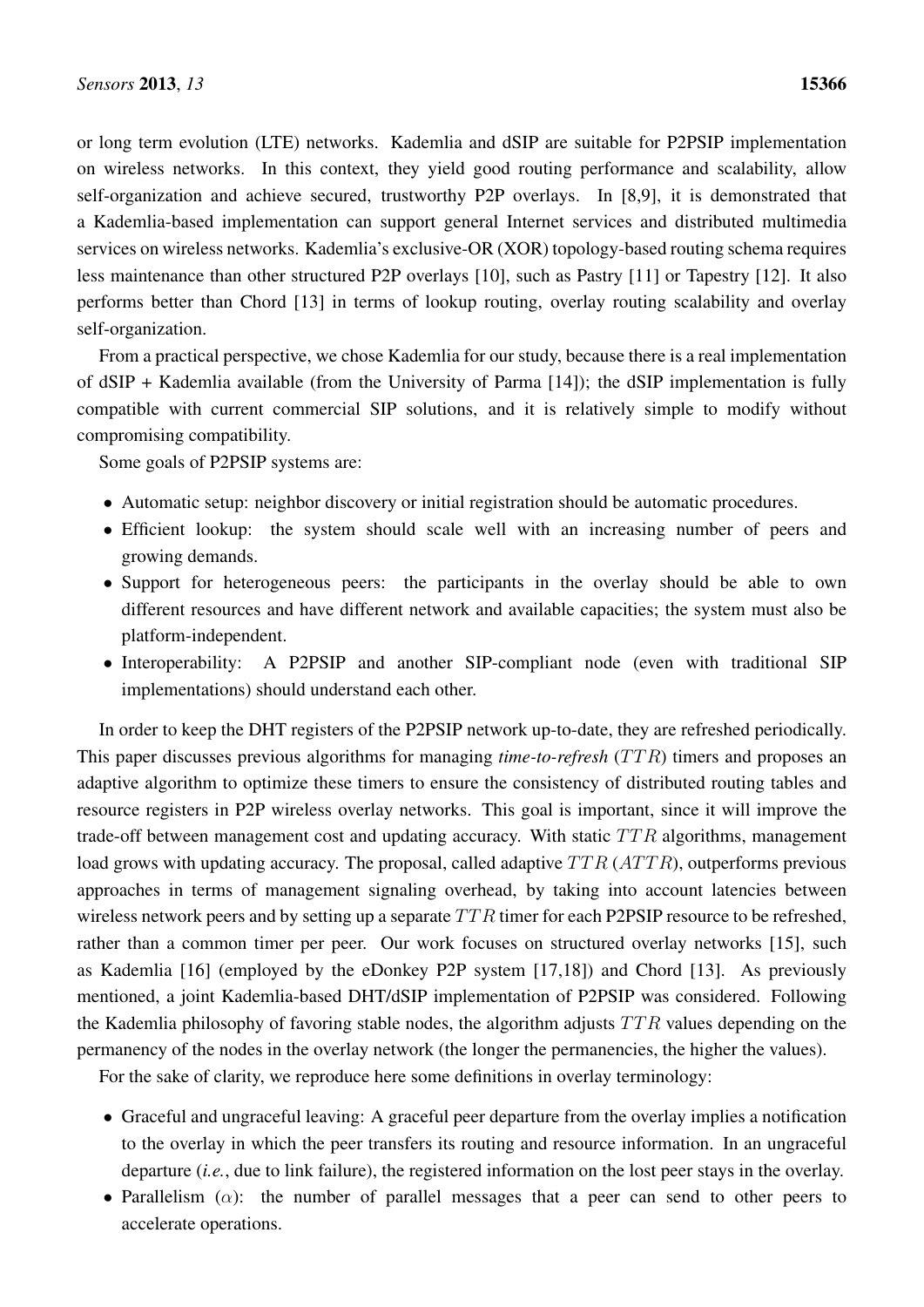- Replication  $(r)$ : the number of peers responsible for each contact or resource information.
- System-wide number  $(k)$ : the number of entries in each list or bucket of peers composing the DHT.

The rest of this paper is organized as follows. Section [2](#page-3-0) describes the background. Section [3](#page-7-0) discusses related work. Section [4](#page-8-0) presents our proposal for adaptive network updates. Sections [5](#page-11-0) and [6](#page-13-0) evaluate the proposal by means of analysis techniques and simulations, respectively. Finally, section [7](#page-16-1) concludes the paper.

# <span id="page-3-0"></span>2. Background

## *2.1. SIP and Sensor Information Exchange*

SIP was originally designed for VoIP and instant messaging applications. However, it is currently being used in applications beyond its original purpose, such as sensor information exchange. For example, SIP has been proposed as a protocol for metering information exchange in the Smart Grid [\[19](#page-18-2)[,20\]](#page-18-3), intelligent transport and mobility systems [\[21–](#page-18-4)[23\]](#page-18-5) and mobile service provision [\[24\]](#page-18-6). All these services rely on information provided by sensors.

Traditionally, wireless operators have largely ignored device-to-device (D2D) communications, because they considered that they were only useful to reduce the cost of service provision [\[25,](#page-18-7)[26\]](#page-18-8). However, in recent years, this has changed, mainly for two reasons. Firstly, practical context-aware applications have emerged thanks to the many sensors available in current commercial terminals and their ubiquitous data connectivity. Since collaborative context-aware applications need to gather information from nearby devices, efficient D2D communications are necessary to discover these devices and exchange sensor information with them. Secondly, machine-to-machine (M2M) applications are growing fast. In this scenario, operators have already announced the development of the LTE-direct specification, for which P2PSIP may fulfill the requirements for information exchange between neighbor devices [\[27,](#page-18-9)[28\]](#page-18-10).

The popularization of mobile devices, such as smart phones, tablets and laptops, and the fast growth of wireless sensor networks, which are strongly power limited [\[29,](#page-18-11)[30\]](#page-18-12), have driven the development of energy-aware protocols. To avoid battery depletion, these protocols seek to minimize management message transmission. In this regard, P2PSIP is highly reliable and is also efficient in terms of power consumption [\[31\]](#page-18-13).

# *2.2. P2P Overlays*

P2P overlay networks are collections of nodes (called peers) interconnected by *logical* links (each logical link may comprise several physical links), conforming a distributed system without hierarchical organization or centralized control. Peers can join or leave the network at any time, meaning that typical overlay networks are dynamic and require some form of topology management.

The design space of P2P overlays is wide, and various classifications are possible. One of these divides P2P overlays into *structured* and *unstructured* overlays: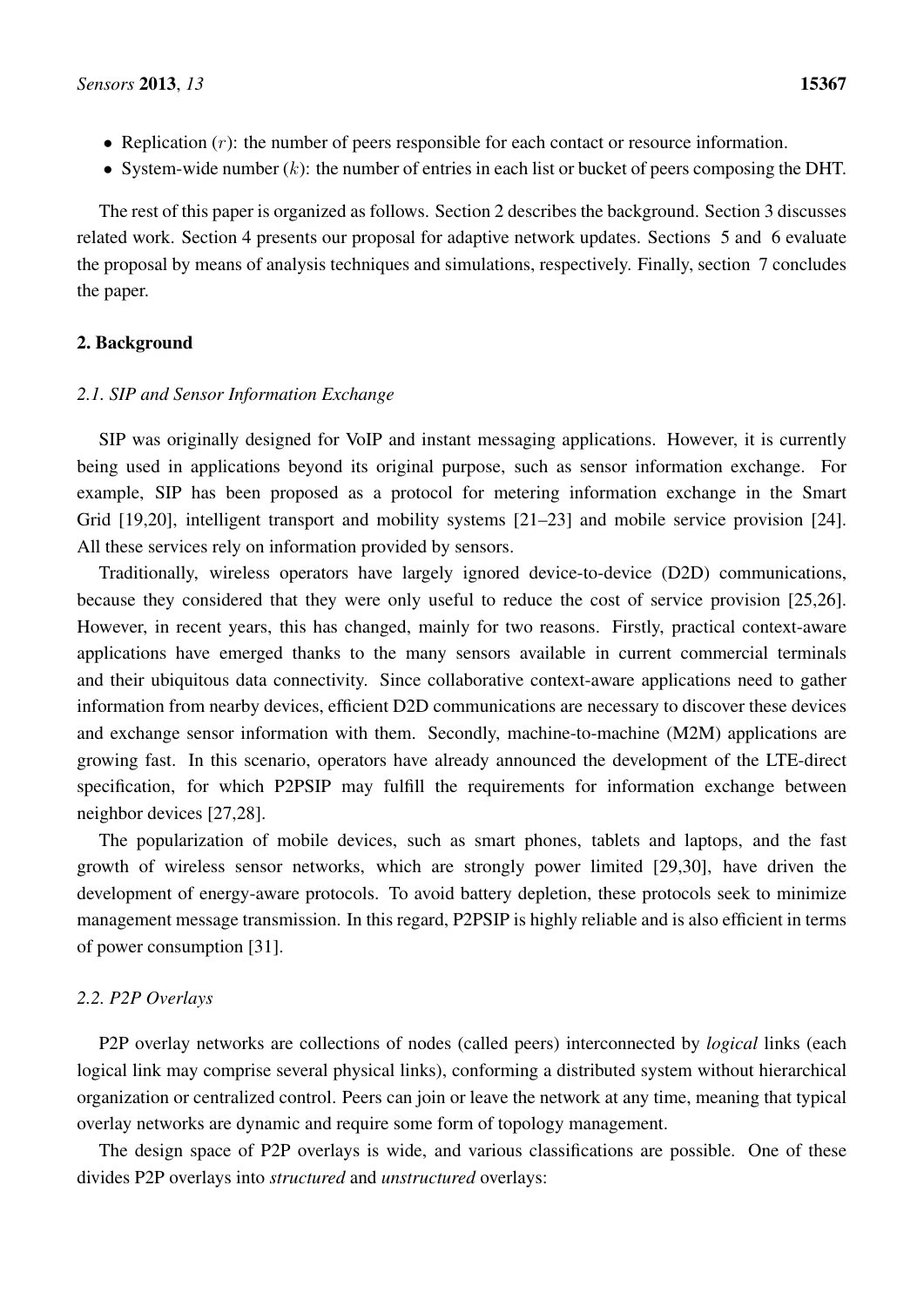- Structured overlay. This involves key-based routing. The peers maintain routing tables and exchange these periodically for maintenance, *i.e.*, to support message delivery if there are no failures. Structured overlays are fully distributed and are usually characterized by a geometry, a routing algorithm and a maximum number of hops for routing a request. Since the information sought stays at specified locations, subsequent queries are efficient if the network is stable.
- Unstructured overlay. In this scenario, peers use flooding techniques to send queries across the overlay.

Flooding does not scale well. Moreover, some analytical studies on unstructured solutions often make topological assumptions that are incompatible with multi-hop wireless networks and ignore link vulnerability [\[32](#page-19-0)[–34\]](#page-19-1). In structured overlay networks, the DHT mechanism allows self-organization with efficient routing, high search accuracy, high scalability and automatic load balancing [\[15\]](#page-17-13). We use the Kademlia DHT-based algorithm based on the XOR metric in our work. Nonetheless, our proposal can be extended to other structured overlays.

Structured overlay maintenance is costly, yet crucial, for P2P network performance. Most structured overlays use key-based routing, where each peer has a DHT to store a portion of the key-based routing information. DHT-based systems require  $O(\log N)$  hops on average to locate any data in the overlay.

Data-centric P2P applications commonly use replication to ensure high availability, even if the nodes leave the network ungracefully (without transferring information to other nodes). The peers exchange management messages periodically to keep published information in the overlay up-to-date. Frequent refresh of relevant data in the overlay results in high overhead, due to management messages. However, an overlay on top of a highly mobile wireless network is unreliable if refresh actions are too widely spaced.

Energy efficiency is another important issue in peer-to-peer overlay networks. Zhang *et al.* [\[35\]](#page-19-2) demonstrated that transmitting one bit in a wireless network requires 1,000 times the energy of a single 32-bit computation. Obviously, this means that management techniques should use as few messages as possible.

# <span id="page-4-0"></span>*2.3. Kademlia*

Kademlia assigns 160-bit cryptographic hash IDs to peers and provides a lookup algorithm. Its main advantages are scalability and  $O(\log n)$  search complexity, n being the number of peers. Each peer maintains a DHT with information about other peers to be used for routing schemas, and each Kademlia message includes peer-ID information about the sender.

Table [1](#page-5-0) summarizes some notations used in the definition of Kademlia.

Kademlia structures its ID space like a tree. The DHT is divided into  $k$ -buckets, where  $k$  is the number of entries in each bucket. A k-bucket is a list of  $k$  peers within a certain distance (in the XOR metric) of the current peer. For instance, the distance between 0001 and 0111 (four-bit IDs) in a XOR metric is six. This results in  $kN$  entries in the routing table.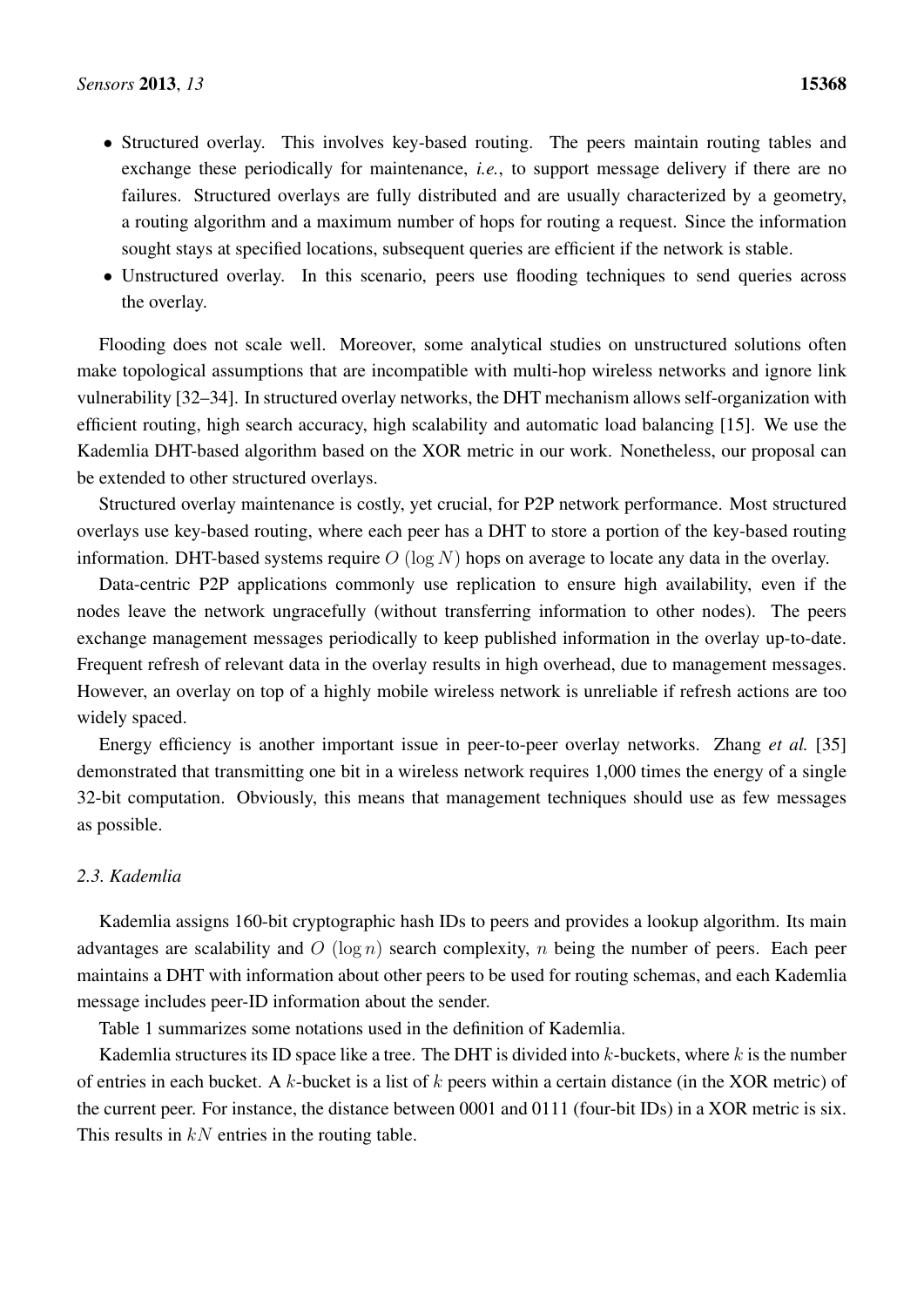<span id="page-5-0"></span>

| <b>Symbol</b>   | <b>Meaning</b>                                                 |
|-----------------|----------------------------------------------------------------|
| Peer-ID         | Univocal peer identifier in the overlay.                       |
| Resource-ID     | Univocal resource (user or service) identifier in the overlay. |
| N               | Size (in bits) of the peer-ID or resource-ID (Kademlia uses    |
|                 | $N = 160$ , the length of an SHA-1 digest).                    |
| S               | 160-bit identifiers for the space address.                     |
| $\overline{d}$  | Distance function.                                             |
| $p_i$           | Identifier of peer $i$ .                                       |
| $\oplus$        | Exclusive OR.                                                  |
| $N_{peers}$     | Number of peers in the overlay.                                |
| $N_{messages}$  | Number of management messages sent.                            |
| $N_{resources}$ | Number of resources that each peer registers in the overlay.   |

Table 1. Variable and function definitions.

Note that the XOR operation defines a non-Euclidean metric  $(d(p_i, p_j) = p_i \oplus p_j)$  with the following properties:

$$
d(p_i, p_i) = 0
$$
  
\n
$$
d(p_i, p_j) > 0, \forall p_i \neq p_j
$$
  
\n
$$
d(p_i, p_j) = d(p_j, p_i), \forall p_i \neq p_j
$$
  
\n
$$
d(p_i, p_j) + d(p_j, p_k) \geq d(p_i, p_k)
$$
\n(1)

The XOR metric is unidirectional, which ensures that all lookups converge along the same path:

- Each k-bucket is sorted by last contact time (contact information, including peer-ID, IP address and port).
- When a message is received and the  $k$ -bucket is full, the receiver peer checks if the node in the k-bucket that was checked the last time is on-line: if there is no response, the node is removed, and the new peer is inserted at the tail. Otherwise, the new peer is discarded. Thus, Kademlia favors stable nodes.

The more contacts per bucket (achieved by increasing  $k$ ), the more the DHT will be protected against churn. This is because peers are faster at repairing the routing table when a failure is detected. The DHT becomes more resistant to churn by accumulating high-quality contacts.

Kademlia uses strict parallel routing to accelerate registration and lookup operations according to the system-level concurrency parameter ( $\alpha$ ). Increasing  $\alpha$  reduces latency, but the overhead increases roughly linearly as a result [\[36\]](#page-19-3).

Kademlia employs iterative, recursive or semi-recursive algorithms for node lookups. A lookup consists of a sequence of lookup steps (or hops). In iterative routing, an intermediate node always replies to the originating peer, which will then send the message to the peer that is the next hop. In recursive routing, an intermediate node in a path will send the messages directly to the next peer. The response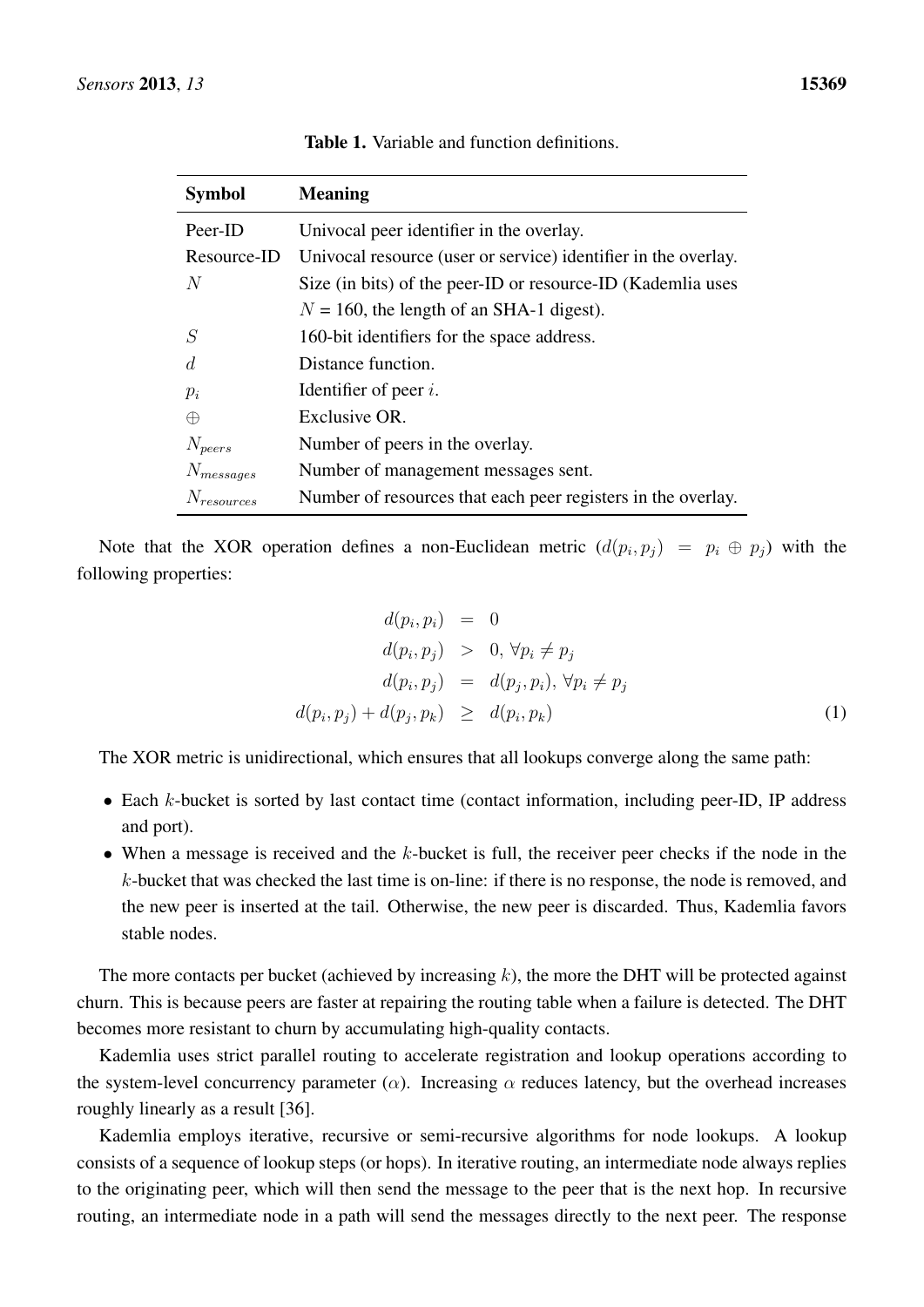unwinds and follows the same path back. Semi-recursive routing is similar to recursive routing, but the response is sent directly to the requester. In all cases, the initiating peer sends  $\alpha$  messages to the closest nodes (to the requested key).

To ensure the persistence of  $\langle \text{key}, \text{value} \rangle$  pairs, registry peers republish the keys after the  $TTR$  timer expires. Registrar peers, on the other hand, handle *time to expiration* (TTE) timers, which are typically initialized to twice the initial value of the  $TTR$ , so that on TTE expiration, the corresponding registered peer data is considered stale and removed. There is a timestamp associated with each contact or resource. If the timestamp corresponding to a particular contact or resource item has not been updated when the peers check their k-buckets and resource tables, the item will be considered stale and be removed (it is considered to correspond to a peer that has left the overlay ungracefully).

# *2.4. The P2PSIP Protocol*

P2PSIP implements traditional proxy and registrar SIP functions in a distributed way. Resource information is distributed among all the peers in the overlay, and requests are also handled by the overlay infrastructure. The main advantages of P2PSIP are cost reduction and the elimination of single failure points. Using P2PSIP, any DHT-based P2P network can locate resources (services or users) in a decentralized way.

A P2PSIP deployment has an overlay name, and the participants can be peers (active) or SIP clients (passive). The peers are identified by a peer-ID, and they collectively serve as a directory service for locating resources using the defined DHT structure. The clients only use resources from the overlay. They do not participate in its maintenance.

The information stored in the P2PSIP overlay consists of registers of the peer nodes and the resources available at these nodes. Kademlia's distributed resource tables (DRTs) are similar to DHTs employed for peer registration. The same procedures as those described in Section [2.3,](#page-4-0) based on unique resource-IDs and a XOR metric, are employed. In order to keep registers up-to-date, they are periodically refreshed. Section [3](#page-7-0) discusses previous algorithms for managing refresh time, whereas Section [4](#page-8-0) describes the novel algorithm in the present work.

Protocol dSIP [\[5\]](#page-17-3) uses SIP messages to implement P2PSIP, while preserving the semantics of conventional SIP messages as much as possible. Although there are newer P2PSIP implementations, dSIP has several advantages:

- Simplicity of implementation (still text-based)
- Minimization of the number of protocols required for a P2P UA.
- Easy integration into existing UAs and reuse of available SIP stack implementations.
- Widespread support.

The message to add, remove and query bindings in DHT and resource tables is SIP REGISTER [\[37\]](#page-19-4). dSIP supports:

- Peer and resource registration.
- Session establishment.
- DHT maintenance (dSIP is modular, so it allows multiple DHTs).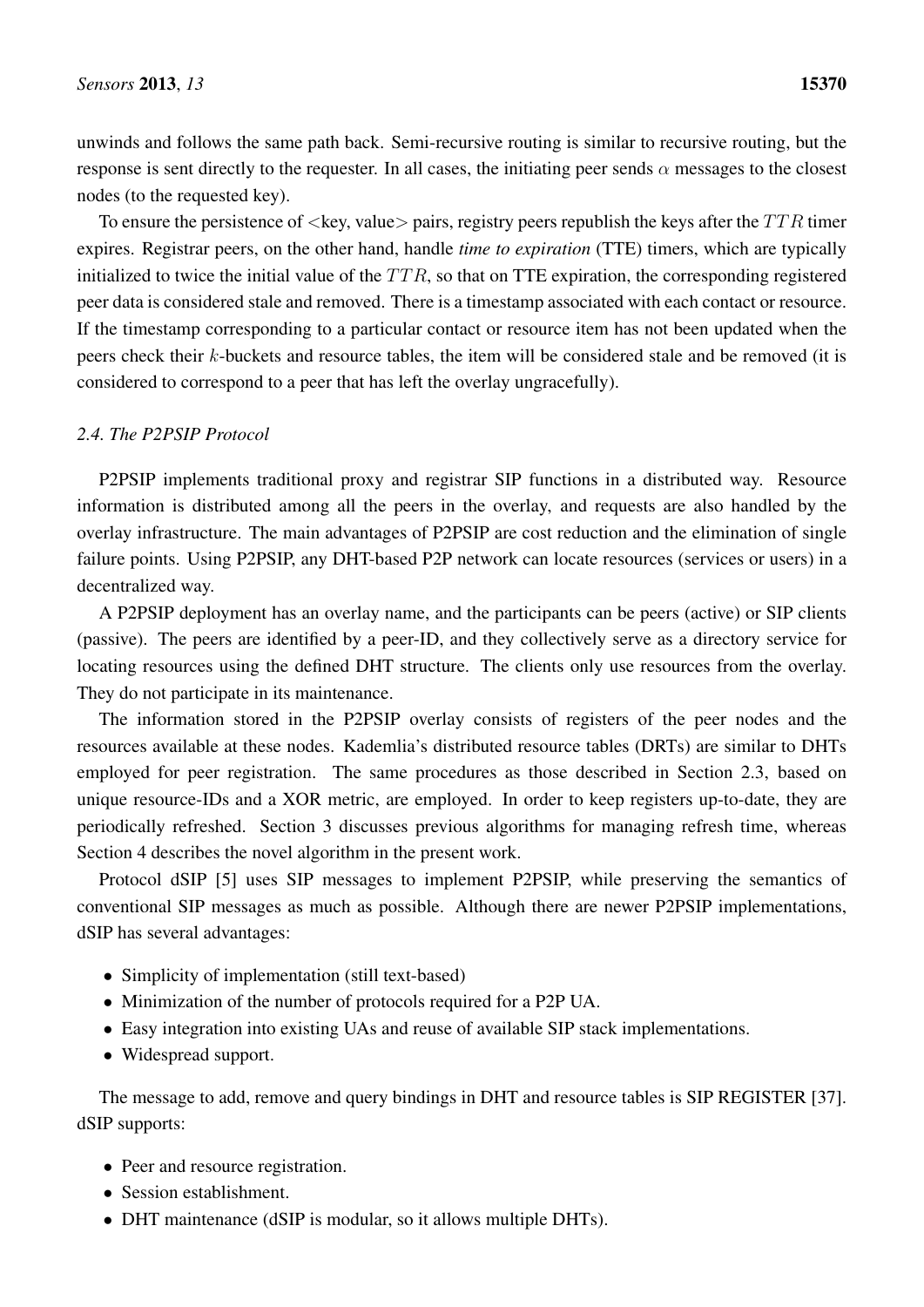dSIP peers are active members of the overlay and provide operations to enable self-organization (SIP server-like functions) in addition to the basic functionality of any SIP endpoint. The dSIP overlay serves as a directory service for locating resources.

## <span id="page-7-0"></span>3. Related Work

Li *et al.* compared the performance of the most relevant protocols for structured overlay networks under churn [\[38\]](#page-19-5), including Kademlia, and concluded that they perform similarly with well-tuned periodical maintenance tasks. Maintenance of routing information stored in distributed DHTs is complex under churn, and it may saturate the network [\[39\]](#page-19-6). Although Li *et al*. focused on wired networks, their conclusions are also valid for wireless structured overlays. Cirani and Veltri defined a graceful leaving system, where peers issue unregistration messages for routing tables and resource registers [\[5\]](#page-17-3). In wireless networks, however, these messages may get lost, for instance, when a peer leaves the coverage area or loses connectivity due to terrain obstacles.

Successful implementations of structured overlays using Kademlia can be found in [\[40–](#page-19-7)[43\]](#page-19-8). K-Umbrella [\[44\]](#page-19-9) is a DHT algorithm that extends Kademlia using  $k$ -ary rather than binary trees.

Rhea *et al*. demonstrated by simulation that periodic recovery is more efficient than reactive recovery when a large overlay has reasonable churn rates [\[45\]](#page-19-10). Ou *et al*. evaluated Kademlia in mobile environments with different degrees of churn [\[8\]](#page-17-6), setting adequate fixed refresh periods. They concluded that a choice of  $k = 3$ ,  $\alpha = 3$  and  $r = 3$  makes the overlay resilient to ungraceful leavings. In [\[46\]](#page-20-0), Koskela *et al*. proposed community overlays, an approach based on multiple overlapping overlays, and showed that they performed better. However, none of these analyses considered messaging load. On that topic, Maenpaa and Camarillo studied P2PSIP overlay network management in terms of signaling bandwidth, lookup delay and failed lookups for fixed refresh periods [\[47\]](#page-20-1). Chan *et al*. also measured bandwidth consumption for the same scenario [\[48\]](#page-20-2). Refresh periods for DHT algorithms were necessarily small for wireless networks under churn, implying significant signaling. Kelenyi and Nurminen reduced management traffic by means of probabilistic incoming message dropping [\[49\]](#page-20-3), but this strategy affects routing performance.

Finally, some techniques employ a dynamic  $TTR$ . The schema in [\[50\]](#page-20-4) follows a simple algorithm with additive increase and multiplicative decrease  $(AIMD)$ . At each period, the algorithm defines a new  $TTR$  value based on the result of the previous updates. If resource locations do not change, the overlay is assumed to be stable, and the  $TTR$  can be incremented; otherwise, it must be decremented:

$$
TTR = \begin{cases} TTR_{old} + C & \text{(ncongestion)}\\ TTR_{old} \times D & \text{(otherwise)} \end{cases}
$$
 (2)

where  $C, C > 0$  and  $D, 0 < D < 1$  are constants. In addition,  $AIMD$  sets higher and lower limits for the new  $TTR$  values.

In the alternative approach in [\[51\]](#page-20-5), refresh timers vary linearly. This approach therefore adapts poorly to network changes compared to  $AIMD$  in terms of the probability of stale information in the overlay. Accordingly, we selected AIMD to compete with our own dynamic proposal in Section [4.](#page-8-0)

Summing up, reducing the maintenance load of overlay networks over wireless networks is a challenging problem. The most advanced algorithms in the literature reduce this cost by dynamically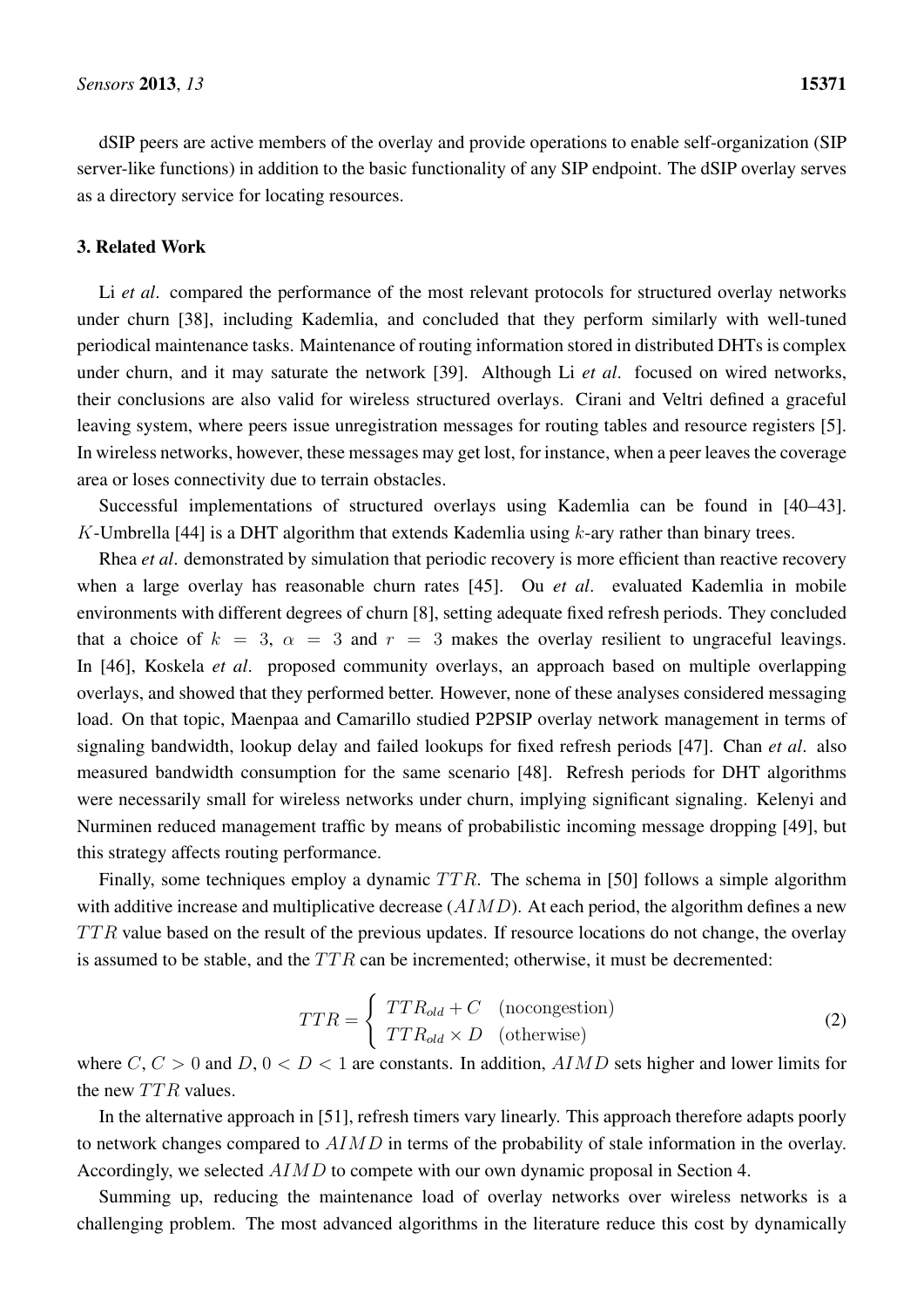adapting maintenance intervals (with dynamic refresh times). In this work, we present better  $TTR$ adaptation techniques with the same goal.

# <span id="page-8-0"></span>4. The ATTR Schema

Our schema seeks to provide adaptive  $TTR$  values to minimize management signaling load while keeping a low probability of unreliable information, which can degrade routing performance. As described in Section [2,](#page-3-0) Kademlia usually defines a fixed  $TTR$  value, although a dynamic value is technically possible.

In the original Kademlia implementation, and in the proposals in the literature, each peer has a single refresh timer. When the timer expires, the peer re-registers its information in the overlay.

In this work, we refer to a Kademlia overlay with static  $TTR$  values as the **original schema**.

Our *ATTR* solution involves different timers for each registered resource to populate peer information across the overlay (to update routing tables). Within the SIP REGISTER message, each peer sends a timestamp that the receiver uses to compute the corresponding latency. The response to this SIP REGISTER message includes that latency estimation, so that the sender can define the new timeout for the corresponding resource. The use of custom timers for each resource reduces message bursts considerably in comparison to the other proposals in our analysis.

As each peer in the overlay is responsible for a part of the DHT identifier space, peer churn causes two types of inaccuracies in routing and resource tables:

- Peers that still lack contact and resource information about a recently arrived peer.
- Peers with stale contact and resource information about recently departed peers.

The  $TTR$  calculation problem focuses on the second type of inaccuracy, because arriving peers push contact and resource information upon arrival. Our proposal, which we will call the *ATTR schema*, outperforms the adaptive method of reference,  $AIMD$ , by taking into account the latencies between the registered peer and the registration destination. This is achieved in two ways: low latencies are taken into account to adjust the  $TTR$  additive increase, and the new  $TTR$  is reduced when latencies exceed their average, due to expected peer losses, enabling earlier detection of peer outages.

The adaptive  $TTR$  ( $ATTR$ ) values are calculated at the peers that receive the SIP REGISTER message (hereafter, *registrars*). The refresh procedure of each sender peer or resource (hereafter, *registry*) sets its associated timer accordingly. This approach allows refresh times to evolve independently. The registrar computes the  $ATTR$  values and inserts them in the "SIP 200 (OK)" message (received message is correct) in the *Contact* field (as the dSIP implementation does with other attribute-value pairs, e.g., peer-ID). All SIP messages modified by the  $ATTR$  schema are SIP-compliant. Peer and resource information is not replicated at the same peers in the overlay (e.g., peer information can be registered at peers i, j and k, and resource information can be registered at peers x, w and z).

The  $ATTR$  schema defines the following parameters:

- Initial refresh time  $(T_{init})$ . Initial refresh time value.
- Permanency time  $(T_{perm})$ . Time from the moment the registry joined the overlay. When a peer leaves the overlay, this parameter is reset to zero.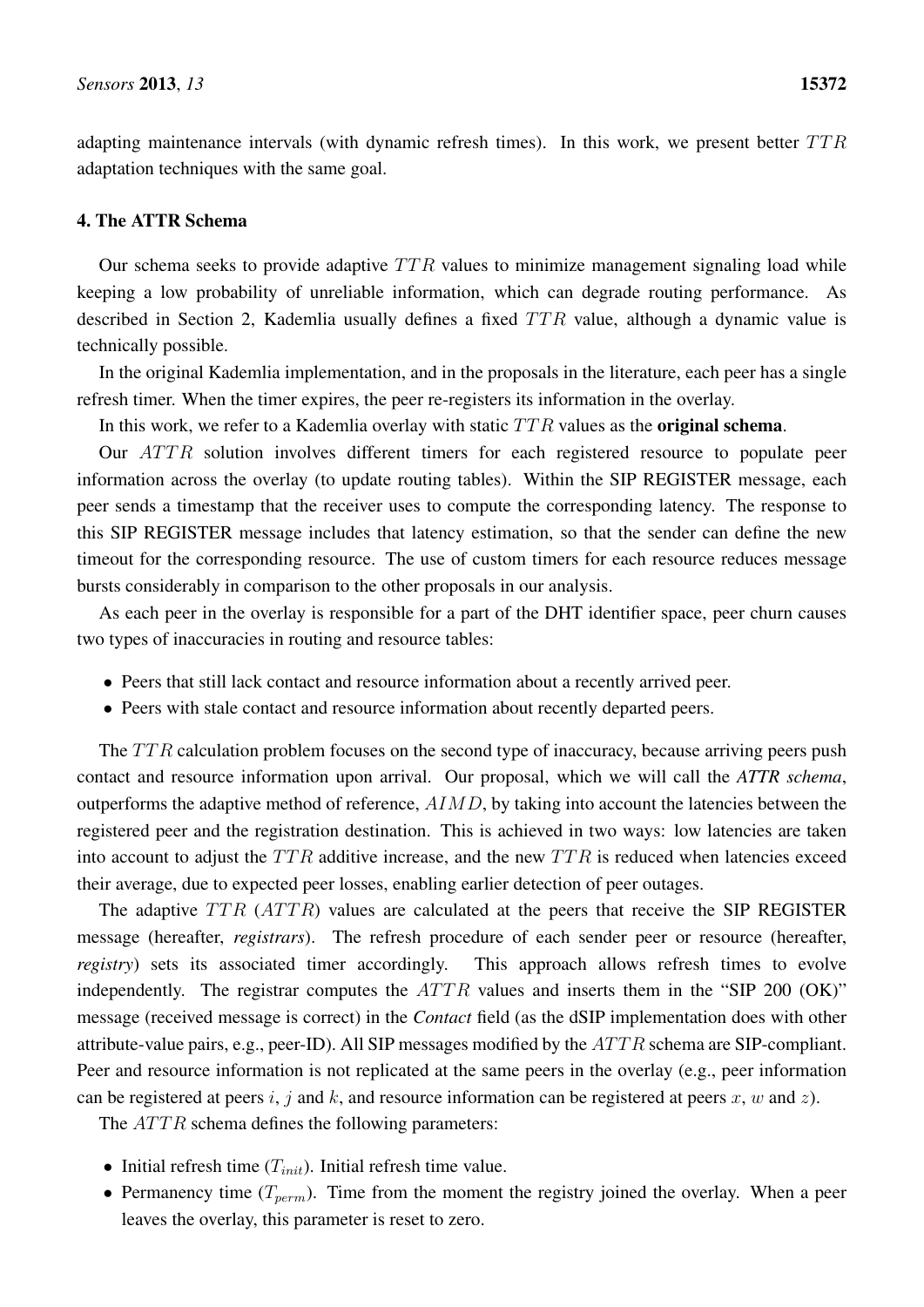- Registration latency ( $Lat_{reg}$ ). Time from the moment a registry sends a SIP REGISTER message to the point at which the registrar receives the request.
- Mean registration latency ( $Lat_{mean\_req}$ ). Average latency for each registry based on the registration latency computed by the registrars in the overlay for each registration message they receive.

Because the refresh time is calculated at the registrars (local refresh time), the confirmation response must contain the  $ATTR$  to be used by the registries. This way, information about the same peers or resources is registered in the overlay with different expiration times, depending on the latency between peers.

In a multi-hop network, delays between source and destination can be considerable and depend on the number of hops and the link delays. A sudden increase in delay may mean that a link will fail soon. The refresh time calculated in these conditions will therefore be short (the reduction will depend on the ratio between the current delay and the average delay).

Specific  $ATTR$  values are calculated from the  $Lat_{mean\_reg}$  historical record and the time that the registrar obtains from the SIP REGISTER messages. For this purpose, the registry adds a timestamp to the original SIP message (the same procedure as for the  $ATTR$  value in the SIP 200 message), and the registrar obtains the latency by comparing the timestamp with its current time (the registrar is aware of the registry identifier or peer-ID). Thus, to achieve correct latency measurements, the overlay must be synchronized (either with a distributed network time protocol or with GPS, which is widely available in current mobile terminals). The registrar also records the registry (or resource) in a table with the expiration time  $TTE = 2 \times ATTR$ . Later, as previously mentioned, the registrar answers the SIP REGISTER message with an SIP 200 (OK) message (which we have also modified) that includes the  $ATTR$  value it calculated.

Peer and resource information is registered in the overlay according to a replication parameter  $(r)$ , such that a registry sends r SIP REGISTER messages to the overlay and receives r SIP 200 (OK) messages from the registrars. The registry executes Algorithm [1](#page-10-0) to update its  $TTR$  initial values with the maximum  $ATTR$  value received. This ensures that peer or resource information will not be in the overlay when the associated timer expires.

The schema computes  $ATTR$  values as:

<span id="page-9-0"></span>
$$
ATTR_j^i = \max\left(T_{init} + \frac{\log(T_{perm}^i)}{\log(1 + 1/T_{init})} - F_{lat,j}^i, T_{init}\right)
$$
\n(3)

where  $0 < i \leq N_{peers}$  and  $1 < j \leq N_{resources} + 1$ . The main elements of the formula are:

- Maximization *versus*  $T_{init}$ , so  $ATTR \geq T_{init}$ . Thus, the overhead of the  $ATTR$  schema is upper-bounded by that of an original schema with (a fixed)  $TTR = T_{init}$ .
- The additive component  $\log(T_{perm}^i)/\log(1+1/T_{init})$  determines an ATTR logarithmic growth step when the nodes do not experience any trouble. By contrast,  $AIMD$  applies a constant growth step. Hence, registries that stay in the overlay for long will have lower  $TTR$  values under the AIMD schema, yielding excessive overhead.
- $-F_{lat,j}^{i}$  represents the influence of delay on refresh time calculation. This subtractive component plays a role similar to that played by multiplicative decrements in AIMD under congestion. However, the  $ATTR$  schema is responsive to latency excess and not to congestion. In other words,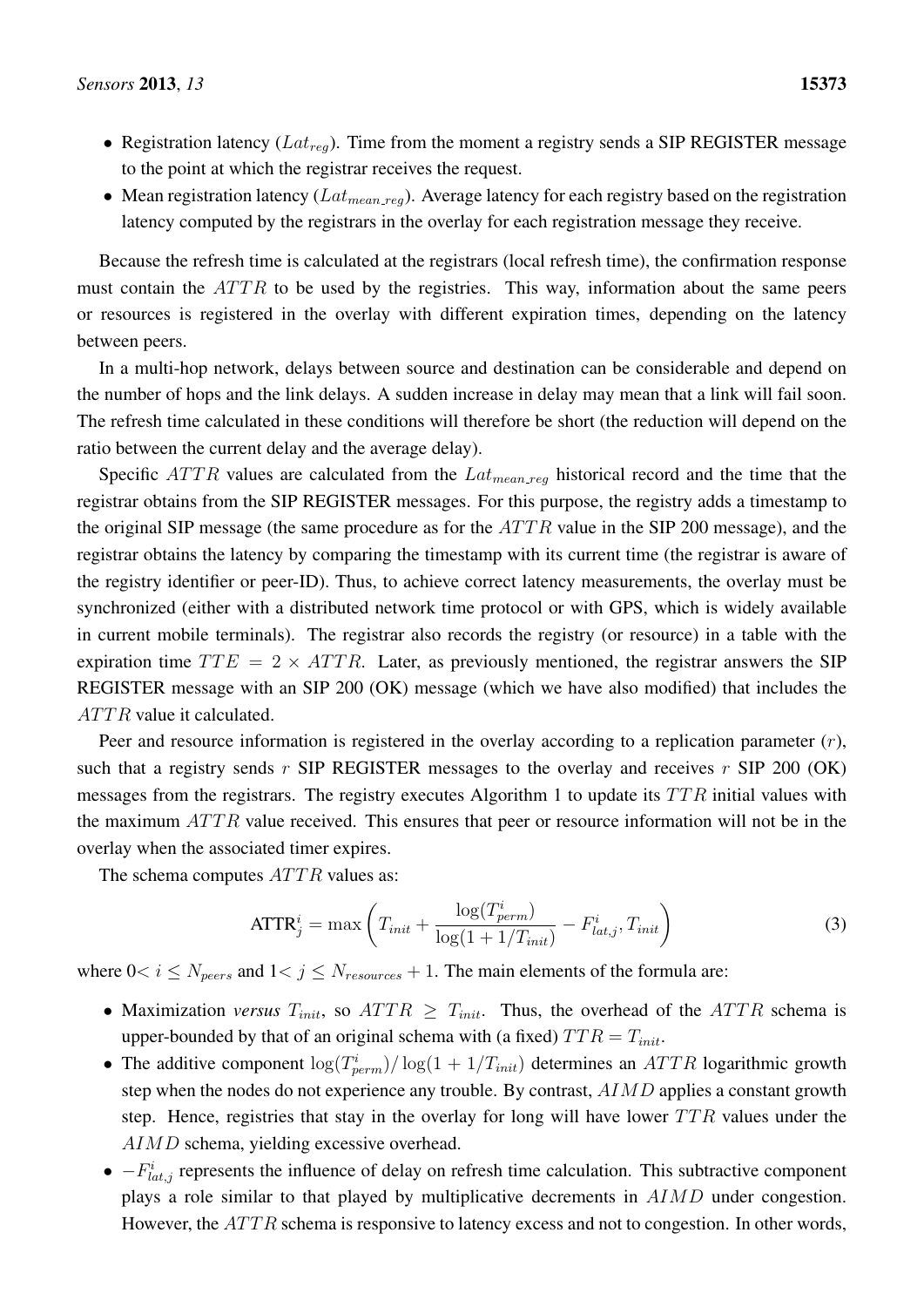$ATTR$  values decrease only when the target peer is unusually hard to reach (an outage is expected) and not when it is subject to congestion.

```
r, replication parameter, \alpha, concurrency parameter
n, number of SIP REGISTER messages sent
timer_j, the refresh timer for resource<sub>j</sub> or peer information, is set to T_{init} initially
if timer_i expires then
  select resource, or peer information
  set n = 0while n < r do
    if \alpha > (r - n) then
       x = \alphaelse
       x = r - nend if
     select the x closest peers to resource-ID<sub>j</sub> or peer-ID (not previously selected) from the DHT
     send x SIP REGISTER messages (resource<sub>j</sub> or peer information)
     n = n + xwhile x > 0 do
       wait for SIP 200 (OK) or SIP REGISTER timeout
       decrement x
       if SIP 200 (OK) then
          timer_aux \leftarrow qet ATTR from message(SIP 200 (OK))
          if timer_i < timer_aux then
            timer_i = timer\_auxend if
       end if
     end while
  end while
  if timer_i \leq T_{init} then
     timer_i = T_{init}Re-register the remaining resources and peer information
     (if timer_k > T_{init}) with a defined TTR value (T<sub>init</sub>).
  end if
end if
```
The latency excess response parameter is computed as:

$$
F_{lat,j}^{i} = \begin{cases} \exp\left(\frac{2Lat_{reg,j}^{i}}{Lat_{mean\_reg,j}^{i}}\right) & \text{if } Lat_{reg,j}^{i} > Lat_{mean\_reg,j}^{i} \\ F_{lat,j}^{i} \cdot tune & \text{otherwise, with } 0 < tune < 1 \end{cases}
$$
 (4)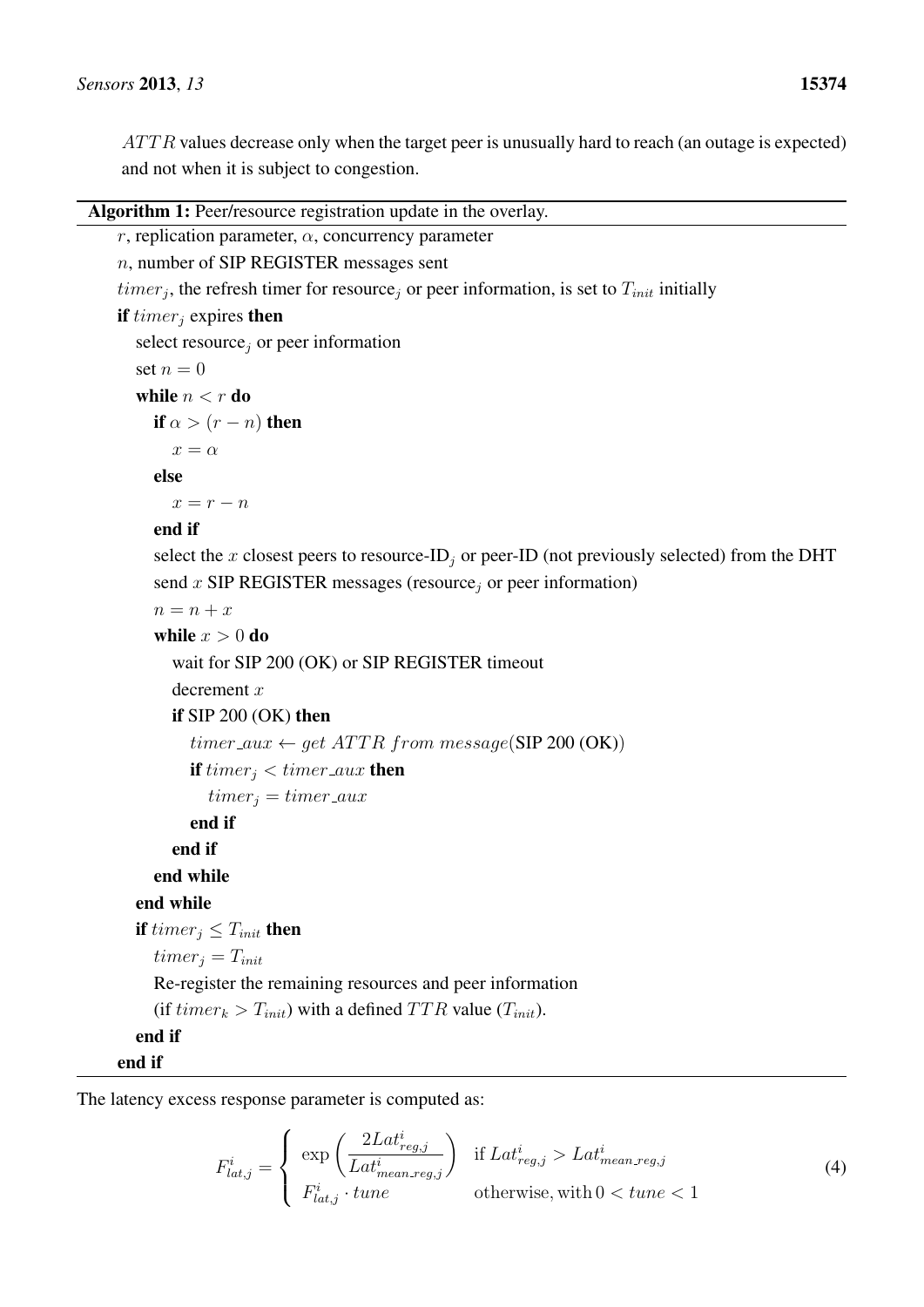where the first part is exponential to respond rapidly to above-average latencies and the second part is linearly responsive to below-average latencies. This second term is multiplied by a tune parameter to configure the speed of recovery from spurious delay increments. The  $ATTR$  schema follows the philosophy of Kademlia in the sense that it depends on permanency time, because the oldest peers are most likely to stay alive [\[16\]](#page-17-14). It is also parametric and depends on the initialization parameter,  $T_{init}$ , and the recovery parameter,  $tune$ . The excess latency response factor,  $F_{lat}$ , allows the schema to adapt to network conditions. As there is a different timer for each resource, as well as for each peer, there are fewer management message bursts than in the original schema. When a  $TTR$  timer expires, the associated peer and resource data are re-registered. The corresponding registration messages contain timestamps, and the registrar responses contain the  $ATTR$  values calculated with Equation [\(3\)](#page-9-0). The registry will choose the largest of these values. This ensures that, given  $r$  registrars, the TTE timer of the best registrar (with the smallest latency) will not expire, even though the other timers may. This way, registration refresh is achieved at the minimal overhead cost.

When all the updating values received lie below threshold  $T_{init}$ , all other resource and peer information is re-registered with that minimum  $ATTR$  value, since a timer updating value below the threshold may indicate that a registry is likely to leave the overlay. This prevents stale information from remaining in the overlay for too long. Registries flush their registrations preventively when they find themselves likely to fail.

When remote registrars send low update values in their SIP 200 (OK) messages with low  $ATTR$ values, they are ignored by the registry, which instead chooses registrars with higher update values, because they are more likely to stay in the overlay (the probability of ungraceful departure is low). When *all* the ATTR values received are low, the probability of ungraceful departure is high. If the selected (highest)  $ATTR$  is below the threshold, the registry will automatically re-register itself (peer-ID) and all its resources with an associated  $ATTR$  that exceeds the threshold. This special registration uses SIP REGISTER messages with the defined minimum refresh time value,  $T_{init}$ .

#### <span id="page-11-0"></span>5. Analysis

To evaluate message overhead due to overlay maintenance in the original schema (periodic refresh times), we first assume that there is no churn. Let us consider that each peer is responsible for  $N_{resources}$ resources and uses iterative lookup. According to [\[5\]](#page-17-3), for a periodic refresh time, the average number of management messages per minute is:

$$
N_{messages} \le [2 \cdot (k \cdot (N_{resources} + 1) + (\log_b(N_{peers} - 1) + c) \cdot N_{resources})] \cdot ratio
$$

where ratio is defined as the number of refresh periods per minute. Equivalently, ratio =  $1/TTR$ . Therefore, both AIMD and ATTR need fewer management messages, because they allow increases in TTR. Each peer sends  $N_{resources} + 1$  registration messages (representing itself and its resources) to the r closest peers. It also receives the same number of registration messages from the peers in the overlay, so it has to answer them. The iterative lookup to find suitable peers for  $N_{resources} + 1$  registrations requires up to  $log_b(N_{peers} - 1) + c$  messages, where c is a small constant.

Figure [1](#page-12-0) shows the average number of management messages per minute in the original schema for different population sizes (10, 100, 1,000, 10,000 and 100,000 peers in the overlay), with  $r = 3$ . The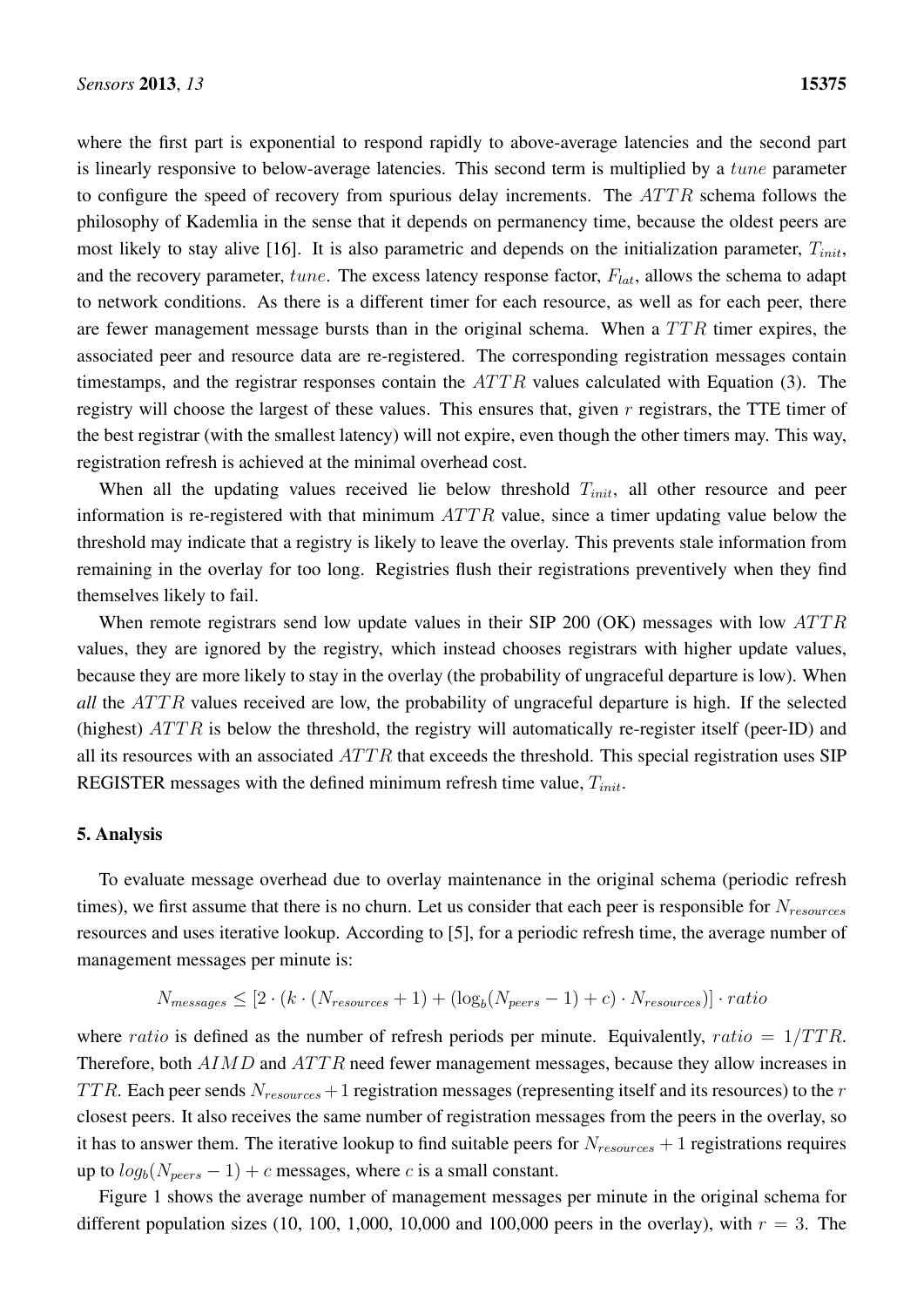number of peers has less impact on the number of management messages than the replication factor. Signaling load is unacceptable for short refresh times.

<span id="page-12-0"></span>Figure 1. Number of management messages sent per minute for different refresh periods and population sizes, original schema.



However, if there is churn, for example, if the peers belong to an unstable wireless network, they will leave ungracefully with a certain probability,  $p_{term}$  (defined for a one-minute time frame). Peer departure from the overlay is not notified, and the average time between departure and stale information expiration is a function of the remaining  $TTR$  and the expiration timer. The remaining  $TTR$  is:

$$
\overline{TTR_{rem}} = \int_0^{TTR} t f_{term}(t) dt
$$
\n(5)

where  $f_{term}(t)$  is the distribution of ungraceful departures during the TTR cycle. Assuming a uniform distribution:

$$
\overline{TTR_{rem}} = \frac{TTR}{2} \tag{6}
$$

The expiration timer is originally set to  $TTE = 2 \times TTR$ , so at the moment of departure, the time remaining to resource expiration is:

<span id="page-12-1"></span>
$$
\overline{TTE_{rem}} = TTE - (TTR - \overline{TTR_{rem}}) = \frac{3}{2}TTR \tag{7}
$$

Meanwhile, the stale information will remain registered in the overlay.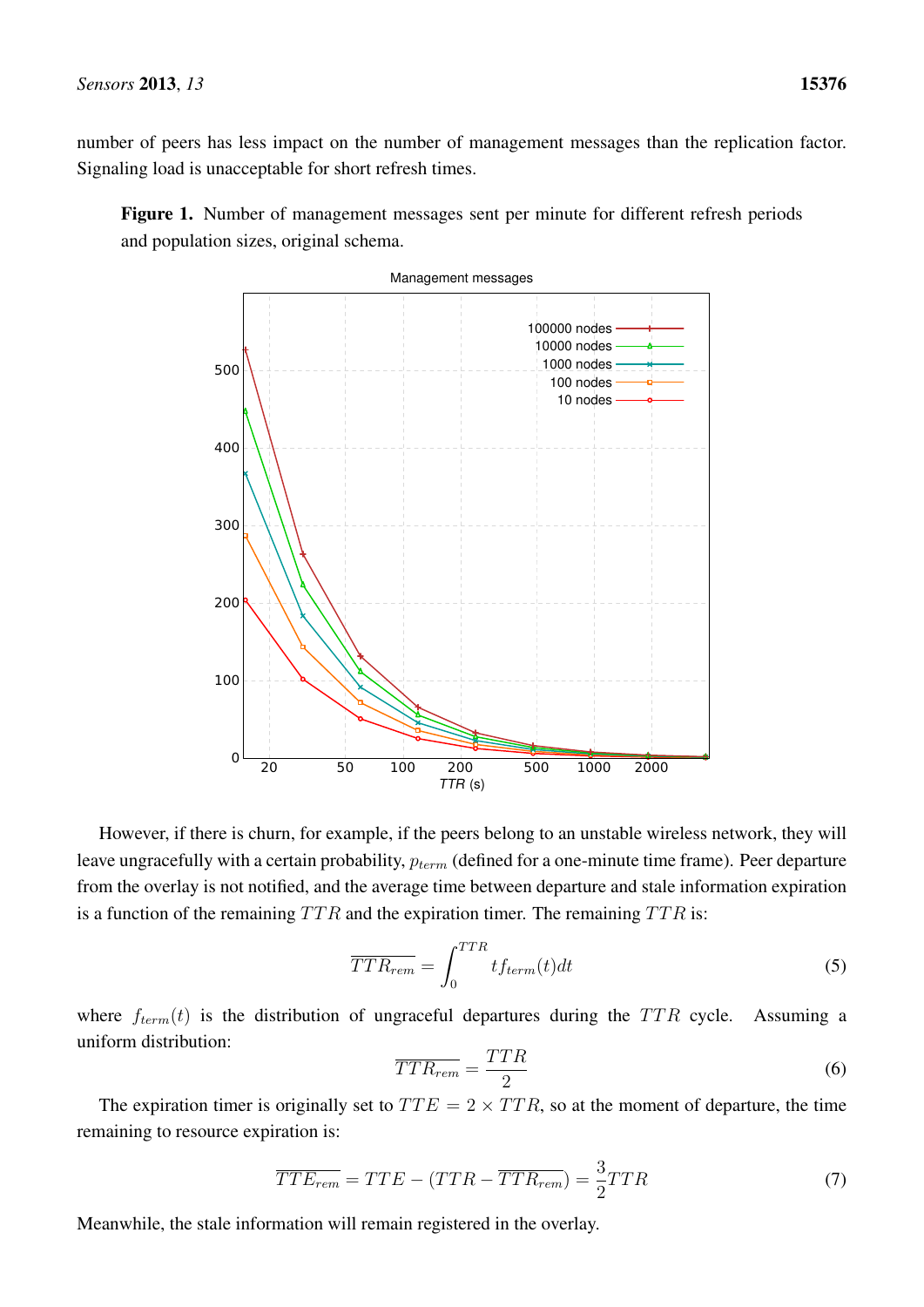In addition to reducing management load, adaptive refresh times also decrease the probability of stale information due to ungraceful departures. The  $ATTR$  schema updates the refresh time with the highest value from the  $r$  SIP 200 (OK) messages received. If the registry is far from the registrars, the delay measured using SIP REGISTER arrival times and timestamps will be long.  $F_{lat}$  will also be high, and the refresh time will be short. In addition to reducing the probability of stale information, the time before stale registered information expires is parametric in  $ATTR$ , and it can be computed using Equation [\(7\)](#page-12-1), assuming that the latency-based departure anticipation mechanism succeeds in making  $ATTR = T_{init}$ just before the event:

<span id="page-13-1"></span>
$$
\overline{TTE_{proposal}} = \frac{3}{2} T_{init} \tag{8}
$$

Therefore, thanks to a detection procedure for unannounced departures, stale information about peers that have left ungracefully only remains in the overlay for a short time, adjustable by the initial refresh time. As the peers do not refresh all the management data periodically, the probability of management information exchange between peers during ungraceful departure increases and the time that stale information remains in the overlay will tend towards the ideal limit defined in Equation [\(8\)](#page-13-1).

In contrast to our proposal, the AIMD schema does not consider delays between peers (it only employs congestion estimation) and, therefore, does not anticipate ungraceful departures. Moreover, the AIMD schema continuously performs refresh procedures for all resources at the same time. This means that management messages travel in bursts. The  $ATTR$  schema only behaves in this way when an ungraceful departure is predicted from a latency excess. In addition, congestion is estimated less frequently in  $AIMD$  than latency in the  $ATTR$  schema, increasing the chance that in the  $AIMD$ system, departures will occur during higher values of  $\overline{TTE}$  than in the  $ATTR$  schema. Therefore, with the  $AIMD$  schema, stale information remains in the overlay for longer than with the  $ATTR$  schema.

# <span id="page-13-0"></span>6. Simulation

## *6.1. Simulation Set-up and Merit Metrics*

The OMNeT++ network simulator [\[52\]](#page-20-6) was employed for the tests. The scenario we considered was a  $100 \times 100$  m<sup>2</sup> square area with different peer population sizes, ranging from four to 100 randomly placed nodes. All the peers were mobile, with speeds of between eight and 20 m/s, following a Gaussian distribution. The underlying wireless *ad hoc* network was an IEEE 802.11s mesh. The simulations were repeated with 100 different random seeds for different population sizes. Each simulation lasted 3.600 s.

We simulated the original schema,  $AIMD$  [\[50\]](#page-20-4) and our proposal to determine which had the lowest overhead of management messages for a comparable probability of stale information. We must emphasize that the logical links between overlay nodes were the same for the three schemas, since we did not notify the routing management in Kademlia. DHT information was always registered in the same nodes regardless of the schema we used. It is important to recall that, in the original schema, the probability of stale information in the overlay increases with  $TTR$ , as shown in Figure [2,](#page-14-0) according to:

$$
p_{stale_information} = 1 - (1 - p_{term})^{TTE_{rem}/60}
$$
\n(9)

where  $p_{term}$  is the probability of node departures occurring in one minute, and thus,  $p_{state\_information}$  is the joint probability of this event within a  $\overline{TTE_{rem}}/60$  min window.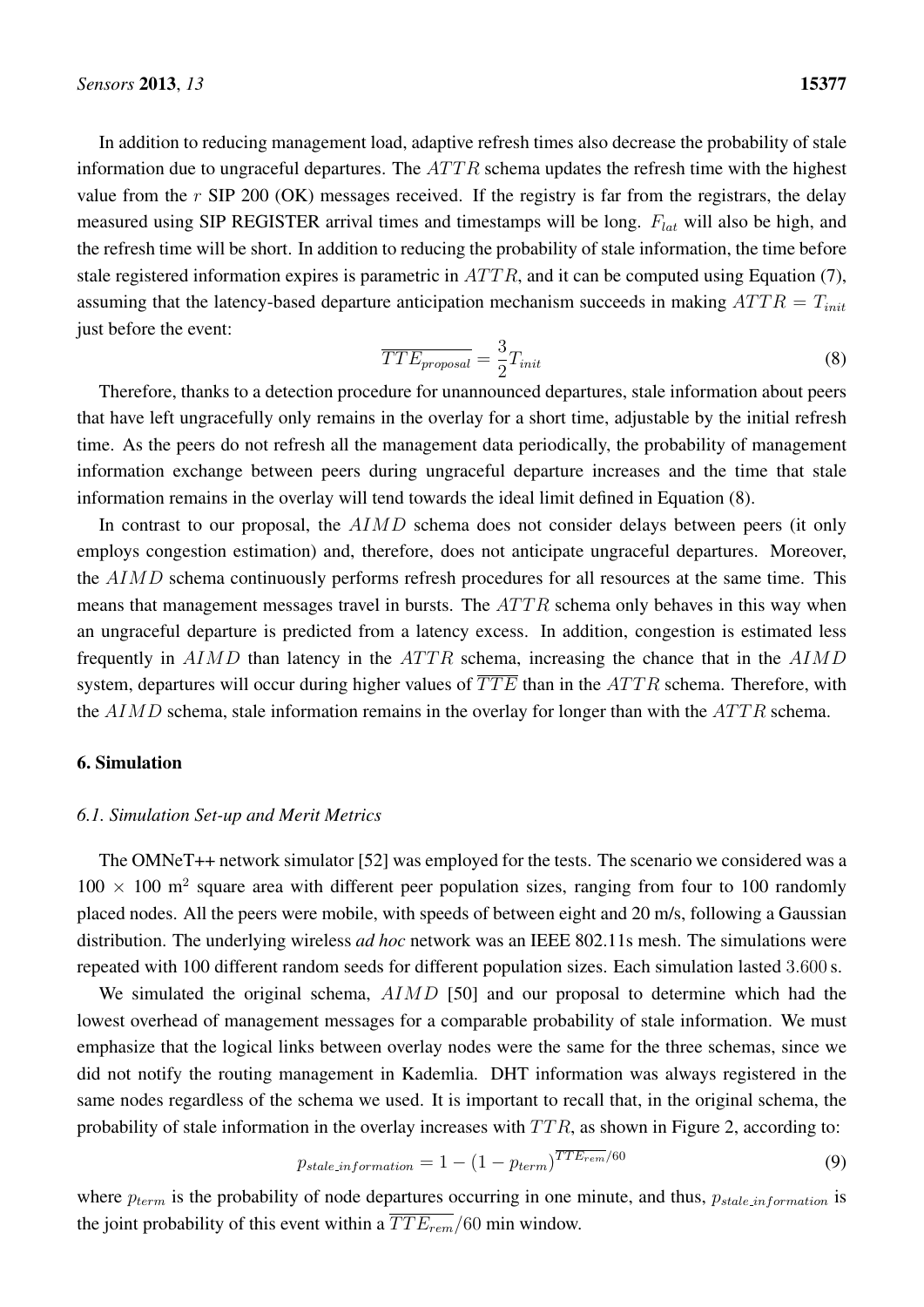

<span id="page-14-0"></span>Figure 2. Probability of stale information in the overlay with the original schema.

The management messages considered were SIP REGISTER and SIP 200 (OK) messages from the dSIP protocol. The DHTs and resource tables were fed by processing those messages. The lookup procedure also used dSIP register messages.

Moreover, the following assumptions were made:

- DHTs used iterative routing.
- Peers could leave or join the overlay (so there was churn).
- Peer identifiers were not uniformly distributed, and therefore, the number of entries in each k-bucket differed.

We adjusted the parameters of the original schema ( $TTR$ ),  $AIMD$  ( $T_{init}$ ,  $C$  and  $D$ ) and  $ATTR$  $(T_{init}, tune)$  for the same probability of stale information. This was done by inspection. The initial  $TTR$ was 15 s for the original schema, so the peers performed four refresh actions per minute.  $T_{init}$  was 15 s for the  $AIMD$  and  $ATTR$  schemas, and thus, the mean permanency time of stale information with AIMD was the same as with our proposal. The replication and concurrency factors were three. Each peer registered three resources in the overlay. For AIMD C and D, we chose values that would allow moderate capacity variations, in order to achieve a probability of stale information comparable to that of  $ATTR$ . High C and D values would make it difficult for  $AIMD$  to determine that a node has left the overlay. Finally, the *tune* parameter was set to  $0.875$  for  $ATTR$  to keep the same probability of stale information as with the original schema. Availability was practically the same in the three scenarios. The examples in Section [6.2](#page-15-0) correspond to  $p_{\text{stable\_information}} = 10^{-3}$ .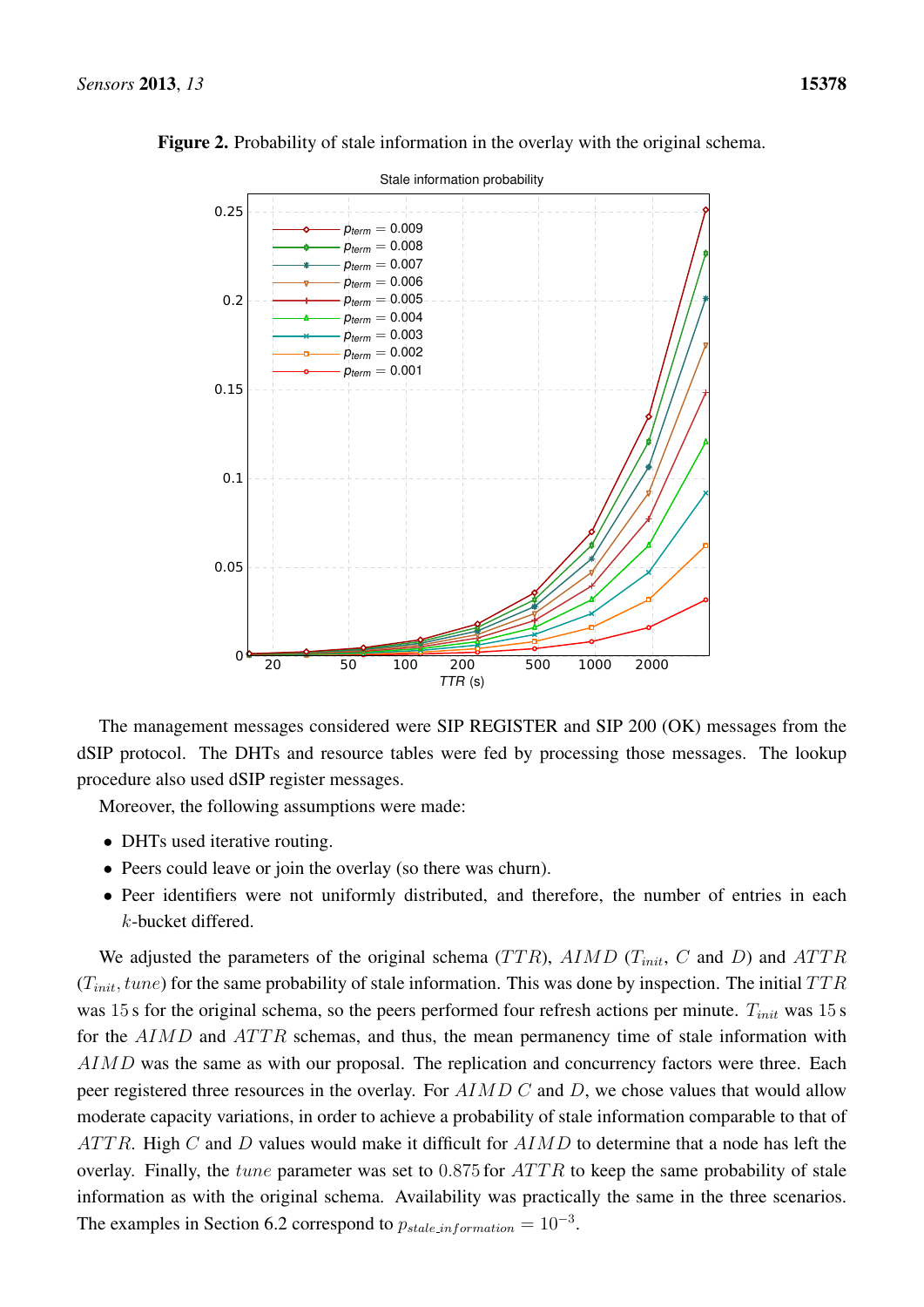# <span id="page-15-0"></span>*6.2. Comparison*

Figure [3](#page-15-1) compares the results of the schemas analyzed, for a confidence interval of 95% and a tolerance interval of 1%. The average number of management messages per minute with  $ATTR$  was much lower than with the original schema and  $AIMD$ , even for overlays with a few nodes. This difference became more significant as the number of nodes grew.

<span id="page-15-1"></span>Figure 3. Comparison of management overhead for different population sizes (from 4 to 100 peers). Initial refresh time of 15 s for all schemas ( $p = 0.001$ .).



The  $ATTR$  schema achieved considerable improvements in terms of management overhead (approximately 21.50% of the number of maintenance messages in the original schema). Furthermore,  $ATTR$  required half the management messages of  $AIMD$ . We can illustrate this with an example. The average size of a management message in the Kademlia + dSIP implementation by the University of Parma is 689 bytes. Other P2PSIP implementations, such as RELOAD [\[53\]](#page-20-7), have even larger average management message sizes. Using the original schema with a 100-node overlay, the management traffic rate is 26.182 kbps. With the  $AIMD$  schema, this rate is 16.995 kbps, and with our schema, it is only 10.565 kbps.

In addition to the results in Figure [3,](#page-15-1) the simulations also checked  $p_{stable,information}$ . We verified that its value was  $\sim$ 10<sup>-3</sup> for the three schemas, so they were correctly tuned. Indeed, the probability of stale information was lower in all cases with  $ATTR$  than with  $AIMD$ . The information about the peers that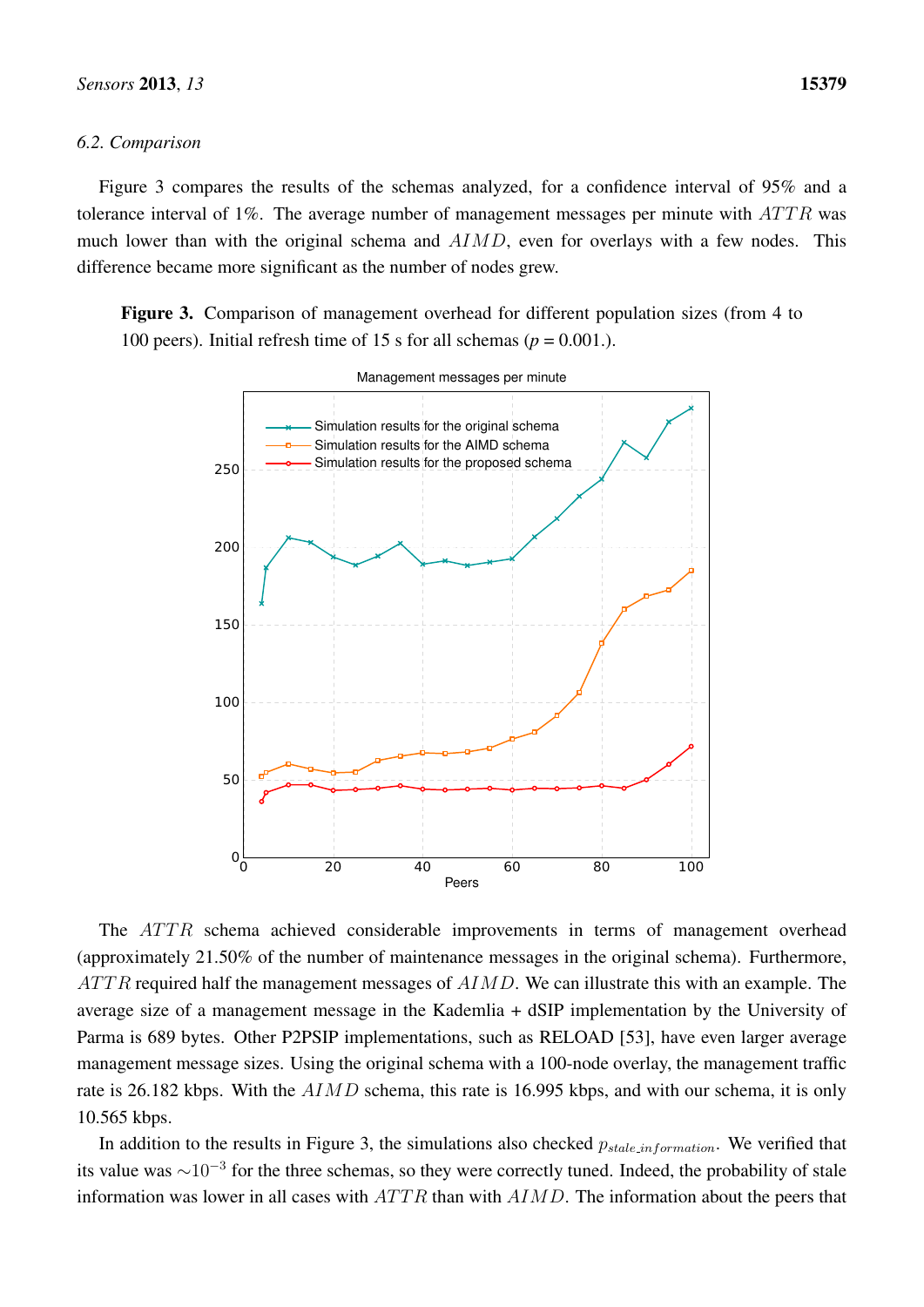left the overlay ungracefully persisted only for a short time (upper-bounded by the *time-to-refresh* of the original schema).

# <span id="page-16-1"></span>7. Conclusions

Wireless networks are evolving towards all-IP solutions that will rely on SIP for management purposes and sensor information exchange. In these networks, SIP technologies may follow a P2P approach, to enhance availability, storage and processing resources and scalability. In this context, P2PSIP protocols allow decentralized and fast communications. However, P2P mobile sensing overlays on top of wireless networks require further improvements in terms of management overhead and battery lifetime, which are closely related.

In this paper, we have presented a novel approach for reducing the traffic of management messages needed to maintain mobile sensing overlays on top of wireless networks, considering a Kademlia + dSIP P2PSIP implementation.

In the original Kademlia schema, based on periodic maintenance, short maintenance periods have a clear negative impact on overlay performance, since they increase management overhead. Furthermore, long maintenance periods increase the probability of stale information, which can lead to routing failures or longer lookup times due to timeouts.

We have proposed a new adaptive  $TTR$  ( $ATTR$ ) schema that reduces management traffic while keeping the probability of stale information in the overlay at acceptable levels. Our simulations show that, for the same probability of stale information, our proposal outperforms both the original schema with fixed periodic refresh times and  $AIMD$ , one of the best dynamic  $TTR$  alternatives so far.

Our solution reduces management traffic and, as a consequence, it also mitigates link overload and bottlenecks. In forthcoming work, we will evaluate overload decrease in real mobile mapping and routing (MMR) networks, in which peers are aware of the topology. This configuration will allow the creation of logical links according to hop counts or delay measures and achieve faster lookups and, therefore, improved performance.

# Acknowledgments

This research has been supported by projects Mefisto (10TIC006CT), Xunta de Galicia, Spain, and CALM (TEC2010-21405-C02-01), Mineco, Spain.

# Conflicts of Interest

The authors declare no conflict of interest.

# References

<span id="page-16-0"></span>1. Chung, H.H.; Wu, Q. Managing Heterogeneous Wireless Sensor Networks with the Session Initiation Protocol (SIP). In Proceedings of 14th International Conference on Advanced Communication Technology (ICACT 2012), Pyeong Chang, Korea, 19–22 February 2012; pp. 1042–1045.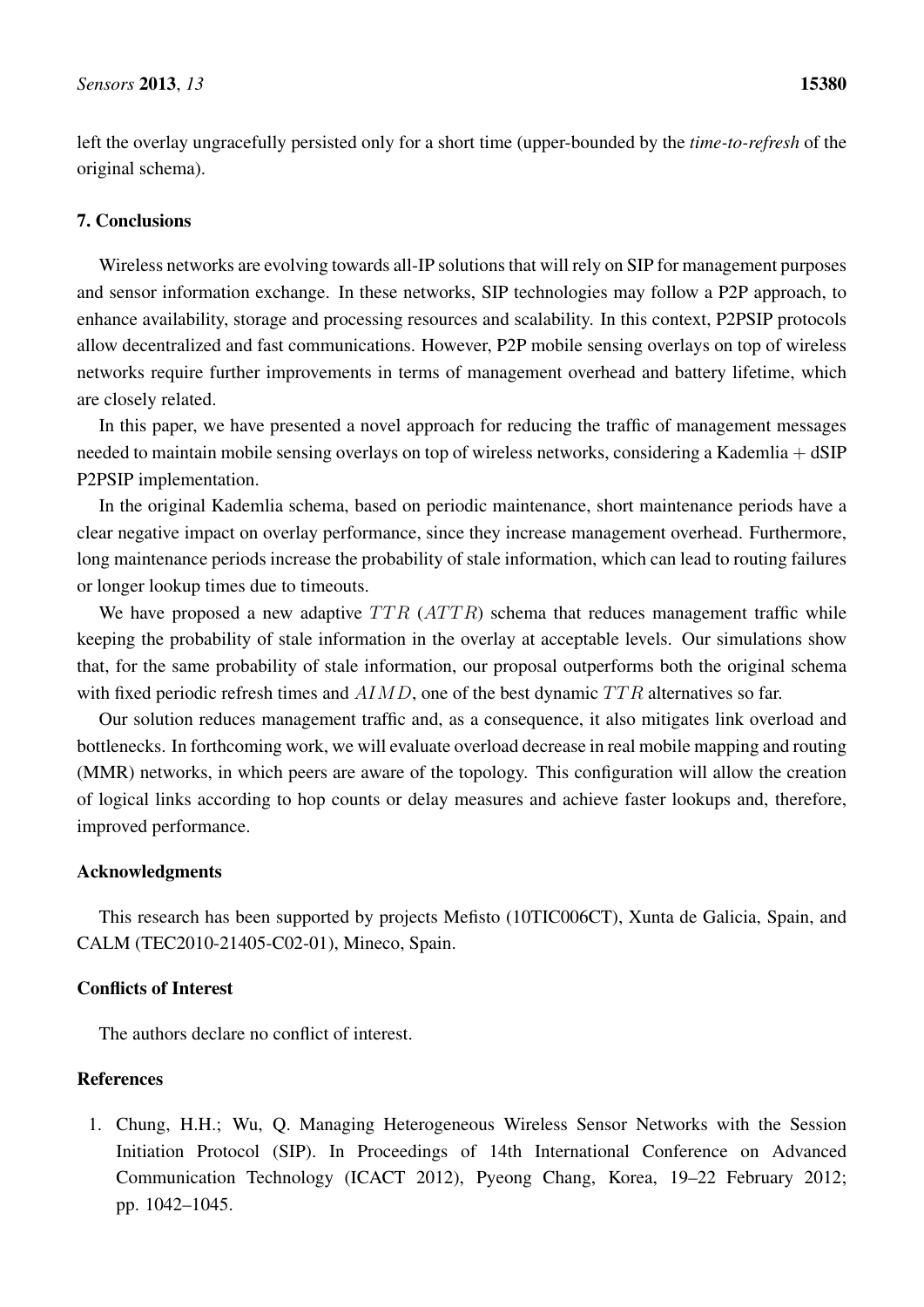- <span id="page-17-0"></span>2. Kanter, T.; Osterberg, P.; Walters, J.; Kardeby, V.; Forsstrom, S.; Pettersson, S. The Media Sense Framework. In Proceedings of Fourth International Conference on Digital Telecommunications, Chamonix/Mont Blanc, France, 29 April–4 May 2012; pp. 144–147.
- <span id="page-17-1"></span>3. Ratnasamy, S.; Stoica, I.; Shenker, S. Routing Algorithms for DHTs: Some Open Questions. In Proceedings of the International Workshop on Peer-To-Peer Systems (IPTPS 2002), Cambridge, MA, USA, 7–8 March 2002; pp. 45–52.
- <span id="page-17-2"></span>4. Bryan, D. dSIP: A P2P Approach to SIP Registration and Resource Location. Available online: http://tools.ietf.org/html/draft-bryan-p2psip-dsip-00.html (accessed on 5 November 2013).
- <span id="page-17-3"></span>5. Cirani, S.; Veltri, L. A Kademlia-Based DHT for Resource Lookup in P2PSIP. Avaiable online: http://tools.ietf.org/html/draft-cirani-p2psip-dsip-dhtkademlia-00 (accessed on 5 November 2013).
- <span id="page-17-4"></span>6. Wauthy, J.-F.; Schumacher, L. Implementation and Performance Evaluation of A P2PSIP Distributed Proxy/Registrar. In Proceedings of the 2007 International Conference on Next Generation Mobile Applications, Services and Technologies (NGMAST 2007), Cardiff, UK, 12–14 September 2007; pp. 119–124.
- <span id="page-17-5"></span>7. Heikkinen, M.V.J.; Luukkainen, S. Technology Evolution of Mobile Peer-to-Peer Communications. In Proceedings of the 4th Annual International Conference on Wireless Internet, Maui, HI, USA, 17–19 November 2008; pp. 1–9.
- <span id="page-17-6"></span>8. Ou, Z.; Harjula, E.; Kassinen, O.; Ylianttila, M. Feasibility Evaluation of A Communication-Oriented P2P System in Mobile Environments. In Proceedings of the ACM Mobility Conference, Beijing, China, 20–25 September 2009; pp. 1–8.
- <span id="page-17-7"></span>9. Kassinen, O.; Harjula, E.; Ylianttila, M. Suitability of DHT-Based Peer-to-Peer Session Initiation Protocol for Wireless Distributed Services. In Proceedings of the 12th International Symposium on Wireless Personal Multimedia Communications, Miyagi, Japan, 7–10 September 2009.
- <span id="page-17-8"></span>10. Lua, K.; Crowcroft, J.; Pias, M.; Sharma, R.; Lim, S. A survey and comparison of peer-to-peer overlay network schemes. *IEEE Commun. Surv. Tutor.* 2005, *7*, 72–93.
- <span id="page-17-9"></span>11. Rowstron, A.; Druschel, P. Pastry: Scalable, Decentralized Object Location and Routing for Large-Scale Peer-to-Peer Systems. In Proceedings of the IFIP/ACM International Conference on Distributed Systems Platforms, Heidelberg, Germany, 12–16 November 2001; pp. 329–350.
- <span id="page-17-10"></span>12. Zhao, B.Y.; Huang, L.; Stribling, J.; Rhea, S.C.; Joseph, A.D.; Kubiatowicz, J.D. Tapestry: A resilient global-scale overlay for service deployment. *IEEE J. Sel. Areas Commun.* 2004, *22*, 41–53.
- <span id="page-17-11"></span>13. Stoica, I.; Morris, R.; Liben-Nowell, D.; Karger, D.R.; Kaashoek, M.F.; Dabek, F.; Balakrishnan, H. Chord: A scalable peer-to-peer lookup protocol for Internet applications. *IEEE/ACM Trans. Netw.* 2003, *11*, 17–32.
- <span id="page-17-12"></span>14. University of Parma, Kademlia dSIP Implementation. Available online: http://www.mjsip.org/ projects/p2psip/p2psip dsip 071025.zip (accessed on 5 November 2013).
- <span id="page-17-13"></span>15. Meshkova, E.; Riihijarvi, J.; Petrova, M.; Mahonen, P. A survey on resource discovery mechanisms, peer-to-peer and service discovery frameworks. *Comput. Netw.* 2008, *52*, 2097–2128.
- <span id="page-17-14"></span>16. Maymounkov, P.; Mazieres, D. Kademlia: A Peer-to-Peer Information System Based on the Xor Metric. In Proceedings of the First International Workshop on Peer-to-Peer Systems (IPTPS 2002), Cambridge, MA, USA, 7–8 March 2002; pp. 53–65.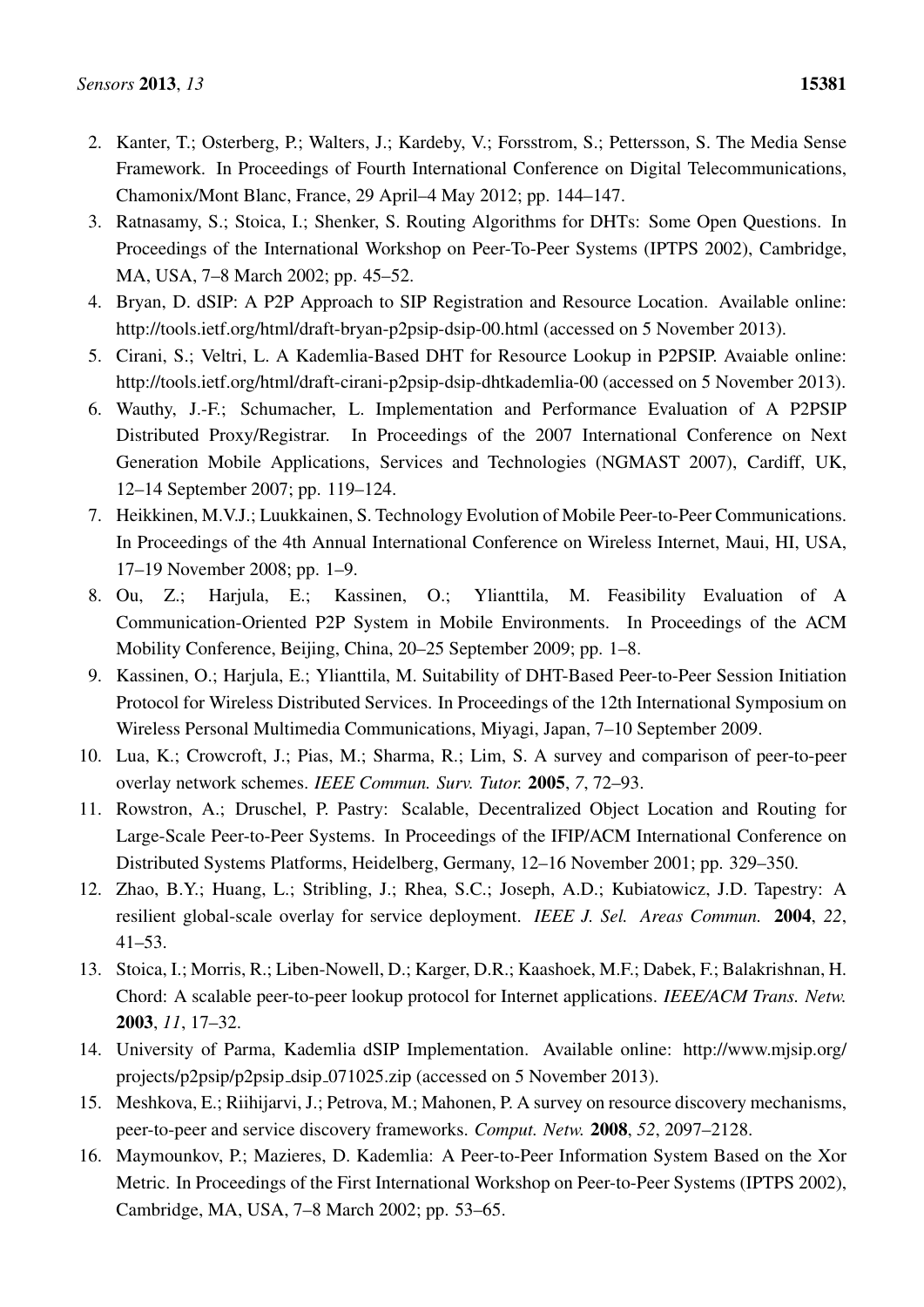- <span id="page-18-0"></span>17. O'Connor, A.; Brady, C.; Byrne, P.; Olivre, A. *Characterising the eDonkey Peer-to-Peer File Sharing Network*; Trinity College: Dublin, Ireland, 2004.
- <span id="page-18-1"></span>18. Klimkin, A. eDonkey Protocol Specification v0.6.2. Available online: http://heanet.dl.sourceforge. net/sourceforge/pdonkey/eDonkey-protocol-0.6.2.html (accessed on 5 November 2013).
- <span id="page-18-2"></span>19. Liu, S.; Lei, W.; Pan, X.; Zhang, W. The Communication Model Based on SIP and ZigBee for Intelligent Home Electricity System. In Proceedings of 4th International Conference on Multimedia Technology (ICMT 2011), Zurich, Switzerland, 27–28 June 2011; pp. 5594–5597.
- <span id="page-18-3"></span>20. Román-Portabales, A;. Pérez-Carrera, E.; González-Castaño, F.J.; Chaves-Diéguez, D. IMS Signaling for Smart Grid Home Controllers. In Proceedings of 19th IEEE International Conference on Consumer Electronics (ICCE 2011), Zurich, Switzerland, 11–15 September 2011; pp. 541–542.
- <span id="page-18-4"></span>21. Zhou, J.; Li, C.; Zhang, Z. Intelligent Transportation System Based on SIP/ZigBee Architecture. In Proceedings of 2011 International Conference on Image Analysis and Signal Processing (IASP 2011), Wuhan, China, 21–23 October 2011; pp. 405–409.
- 22. Chen, M.; Yang, L.T.; Kwon, T.; Zhou, L.; Jo, M. Itinerary planning for energy-efficient agent communications in wireless sensor networks. *IEEE Trans. Veh. Technol.* 2011, *60*, 3290–3299.
- <span id="page-18-5"></span>23. Chang, P.-H.; Wang, T.-P. Supporting Personal Mobility with Integrated RFID in VoIP Systems. In Proceedings of International Conference on New Trends in Information and Service Science (NISS 2009), Beijing, China, 30 June–2 July 2009; pp. 1353–1359.
- <span id="page-18-6"></span>24. Rhee, J.; Park, H.; Bahg, Y.-J. Mobile Service Provision System Based on Sensor and SIP Event Notification Mechanism. In Proceedings of the 2004 Joint Conference of the 10th Asia-Pacific Conference on Communications and the 5th International Symposium on Multi-Dimensional Mobile Communications, Beijing, Chian, 29 August–1 September 2004; pp.740–743.
- <span id="page-18-7"></span>25. Lei, L.; Zhong, Z.; Lin, C.; Shen, X. Operator controlled device-to-device communications in LTE-advanced networks. *IEEE Wirel. Commun.* 2012, *19*, 96–104.
- <span id="page-18-8"></span>26. Chiba, T.; Warabino, T.; Yokota, H. Implementation and Evaluation of Handoff Method between Access Nodes for P2PSIP and IMS Cooperating Networks. In Proceedings of 19th International Conference on Computer Communications and Networks (ICCCN 2010), Zurich, Switzerland, 2–5 August 2010; pp. 1–6.
- <span id="page-18-9"></span>27. Kansal, A.; Goraczko, M.; Zhao, F. Building A Sensor Network of Mobile Phones. In Proceedings of 6th International Symposium on Information Processing in Sensor Networks (IPSN 2007), Cambridge, MA, USA, 25–27 April 2007; pp. 547–548.
- <span id="page-18-10"></span>28. Shen, C.; Shen, F.; Wu, Z.; Luo, J. Application of session initiation protocol to networked sensor interfaces. *Comput. Stand. Interfaces* 2009, *31*, 454–457.
- <span id="page-18-11"></span>29. Xu, F.; Jin, H.; Liao, X.; Qiu, F. Enhancing the Reliability of SIP Service in Large-Scale P2P-SIP Networks. In Proceedings of the 6th International Conference on Advances in Grid and Pervasive Computing (GPC 2011), Oulu, Finland, 11–13 May 2011; pp. 52–61.
- <span id="page-18-12"></span>30. Wang, A.; Heinzelman, W.R.; Chandrakasan, A.P. Energy-scalable protocols for battery-operated microsensor networks. *J. VLSI Signal Process. Syst. Signal Image Video Technol.* 2001, *29*, 223–237.
- <span id="page-18-13"></span>31. Yick, J.; Mukherjee, B.; Ghosal, D. Wireless sensor network survey. *Comput. Netw.* 2008, *52*, 2292–2330.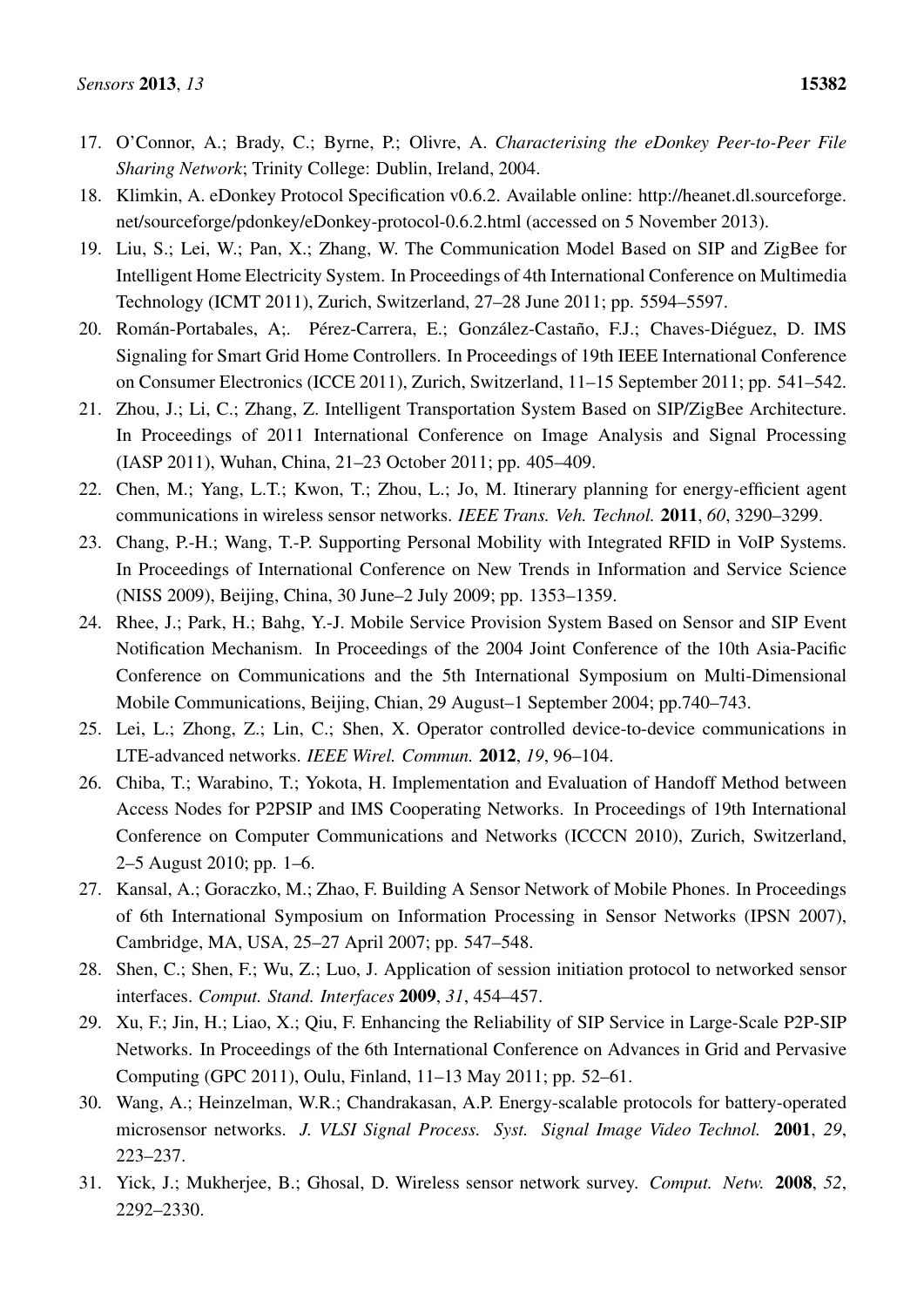- <span id="page-19-0"></span>32. Lv, Q.; Cao, P.; Cohen, E.; Li, K.; Shenker, S. Search and Replication in Unstructured Peer-to-Peer Networks. In Proceedings of the 16th annual ACM International Conference on Supercomputing, New York, NY, USA, 22–26 June 2002; pp. 84–95.
- 33. Fletcher, G.H.L.; Sheth, H.A.; Brner, K. Unstructured Peer-to-Peer Networks: Topological Properties and Search Performance. In Proceedings of Third International Joint Conference on Autonomous Agents and Multi-Agent Systems. W6: Agents and Peer-to-Peer Computing, New York, NY, USA, 19 July 2004; pp. 14–27.
- <span id="page-19-1"></span>34. Morselli, R.; Bhattacharjee, B.; Srinivasan, A.; Marsh, M.A. Efficient Lookup on Unstructured Topologies. In Proceedings of the 24th Annual ACM Symposium on Principles of Distributed Computing, Las Vegas, NV, USA, 17–20 July 2005; pp. 77–86.
- <span id="page-19-2"></span>35. Zhang, Y.; Liu, W.; Lou, W.; Fang, Y. Location-based compromise tolerant security mechanisms in wireless sensor networks. *IEEE J. Sel. Areas Commun.* 2006, *24*, 247–260.
- <span id="page-19-3"></span>36. Stutzbach, D.; Rejaie, R. Improving Lookup Performance over A Widely-Deployed DHT. In Proceedings of the 25th IEEE International Conference on Computer Communications, Barcelona, Spain, 23–29 April 2006; pp. 1–12.
- <span id="page-19-4"></span>37. Rosenberg, J.; Schulzrinne, H.; Camarillo, G.; Johnston, A.; Peterson, J.; Sparks, R.; Handley, M.; Schooler, E. SIP: Session Initiation Protocol. Available online: http://www.ietf.org/rfc/rfc3261.txt (accessed on 5 November 2013).
- <span id="page-19-5"></span>38. Li, J.; Stribling, J.; Gil, T.M.; Morris, R.; Kaashoek, M.F. Comparing the Performance of Distributed Hash Tables under Churn. In Proceedings of the Third International Workshop on Peer-To-Peer Systems (IPTPS 2004), La Jolla, CA, USA, 26–27 February 2004; pp. 87–94.
- <span id="page-19-6"></span>39. Androutsellis-Theotokis, S.; Spinellis, D. A survey of peer-to-peer content distribution technologies. *ACM Comput. Surv.* 2004, *36*, 335–371.
- <span id="page-19-7"></span>40. Oechsner, S.; Hossfeld, T.; Tutschku, K.; Andersen, F.U.; Caviglione, L. Using Kademlia for the Configuration of B3G Radio Access Nodes. In Proceedings of the Fourth Annual IEEE International Conference on Pervasive Computing and Communications Workshops, Lugano, Switzerland, 19–23 March 2012; pp. 141–145.
- 41. Cholez, T.; Chrisment, I.; Festor, O. A Distributed and Adaptive Revocation Mechanism for P2P Networks. In Proceedings of the Seventh International Conference on Networking, Cancun, Mexico, 13–18 April 2008; pp. 290–295.
- 42. Kassinen, O.; Harjula, E.; Korhonen, J.; Ylianttila, M. Battery Life of Mobile Peers with UMTS and WLAN in A Kademlia-Based P2P Overlay. In Proceedings of the 20th Personal, Indoor and Mobile Radio Communications Symposium, Tokyo, Japan, 13–16 September 2009; pp. 689–705.
- <span id="page-19-8"></span>43. Zhao, B.; Wen, Y.; Zhao, H. KDSR: An Efficient DHT-Based Routing Protocol for Mobile *Ad Hoc* Networks. In Proceedings of the Ninth International Conference on Hybrid Intelligent Systems, Shenyang, China, 12–14 August 2009; pp. 245–249.
- <span id="page-19-9"></span>44. Sotiriou, A.-D.; Kalliaras, P.; Mitrou, N. Flexible routing in a distributed K-ary tree: The K-Umbrella. *Eur. Trans. Telecommun.* 2009, *20*, 139–157.
- <span id="page-19-10"></span>45. Rhea, S.; Geels, D.; Roscoe, T.; Kubiatowicz, J. Handling Churn in A DHT. In Proceedings of 2003 USENIX Annual Technical Conference, San Antonio, TX, USA, 9–14 June 2003; pp. 10–11.